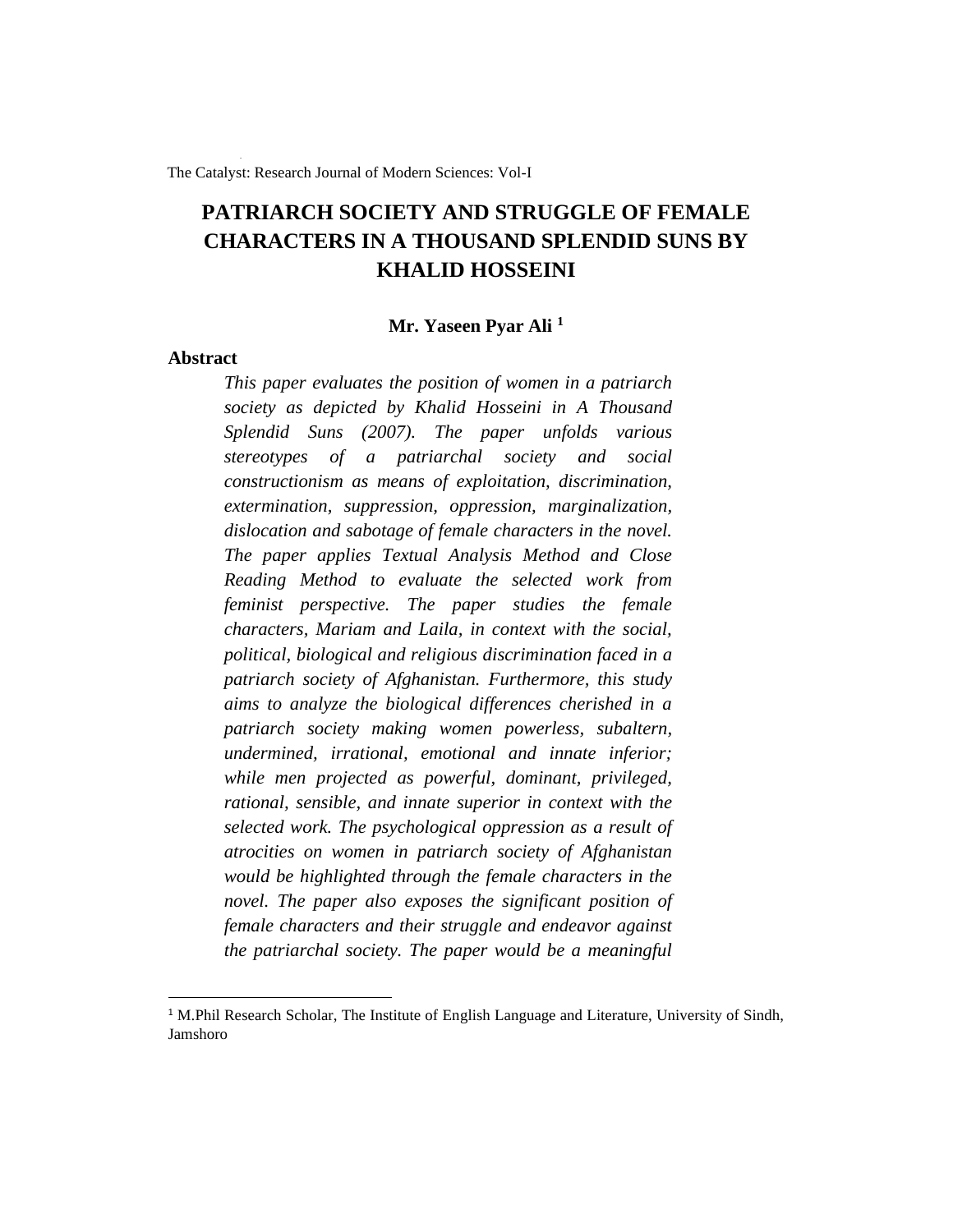**106** *The Catalyst*

*study of female characters' struggle for freedom and equality as a firm stand against patriarch society and gender discrimination as depicted in the selected work.* 

**Key words:** *Patriarchal Society and its Stereotypes, Religious Oppression, Gender Discrimination, Empowerment of Masculinity, Sisterhood, Sacrifice, Hope.*

# **1. Introduction**

"And women have rights similar to those against them in a just manner," (Holy Qur'an, 2:228). A society is based on the equal, mutual but distinct contributions of both genders, male and female. But the contribution of females in the society has generally been overlooked to be no more important. The rules, values and customs in a society are made to favor men rather than women, encouraging gender discrimination, making society male-chauvinistic and male-oriented. Burki (2017) claims that a patriarchal society that practices gender discrimination consists of two parts: one that is privileged or favored and other unprivileged or not favored. Women or females fall into the unprivileged or not favored section in a patriarchal society. Gender discrimination is projects women's inferiority as innate attribute and women naturally considered submissive and obedient to men.

Burki (2017) and Taylor (1985) argue that a patriarchal society exercises various means to subjugate women culturally, politically, economically and socially by constructing rules and norms that explicate women's status alwa**ys** second to men and preach that women achieve meaning only in relation to men. Taylor (1985) remarks that a male dominant society makes women powerless, subjugated and inferior to men either based on unchallenged stereotypical beliefs or religious interpretation of gender. The construction of cultural meaning of women/females as inferior deprives them of many opportunities of equality in all possible means (Burki, 2017). The norms and decisions are always made by elders for women's lives to make them obedient and slave (Tylor, 1985). Rather than making them live as women, the patriarchal norms and values teach them to be slaves.

Tyson (2006) goes on to point out the stereotypes of a patriarchal society, social and cultural meaning given to sex and gender, concept of manhood, external and internal oppression, social oppression of women resulting psychological oppression, acculturalization and de-centralization of women, labeling women as innate inferior and men as innate superior, deprivation and devaluation of women in all the disciplines of a patriarchal society and meaning of sexes based on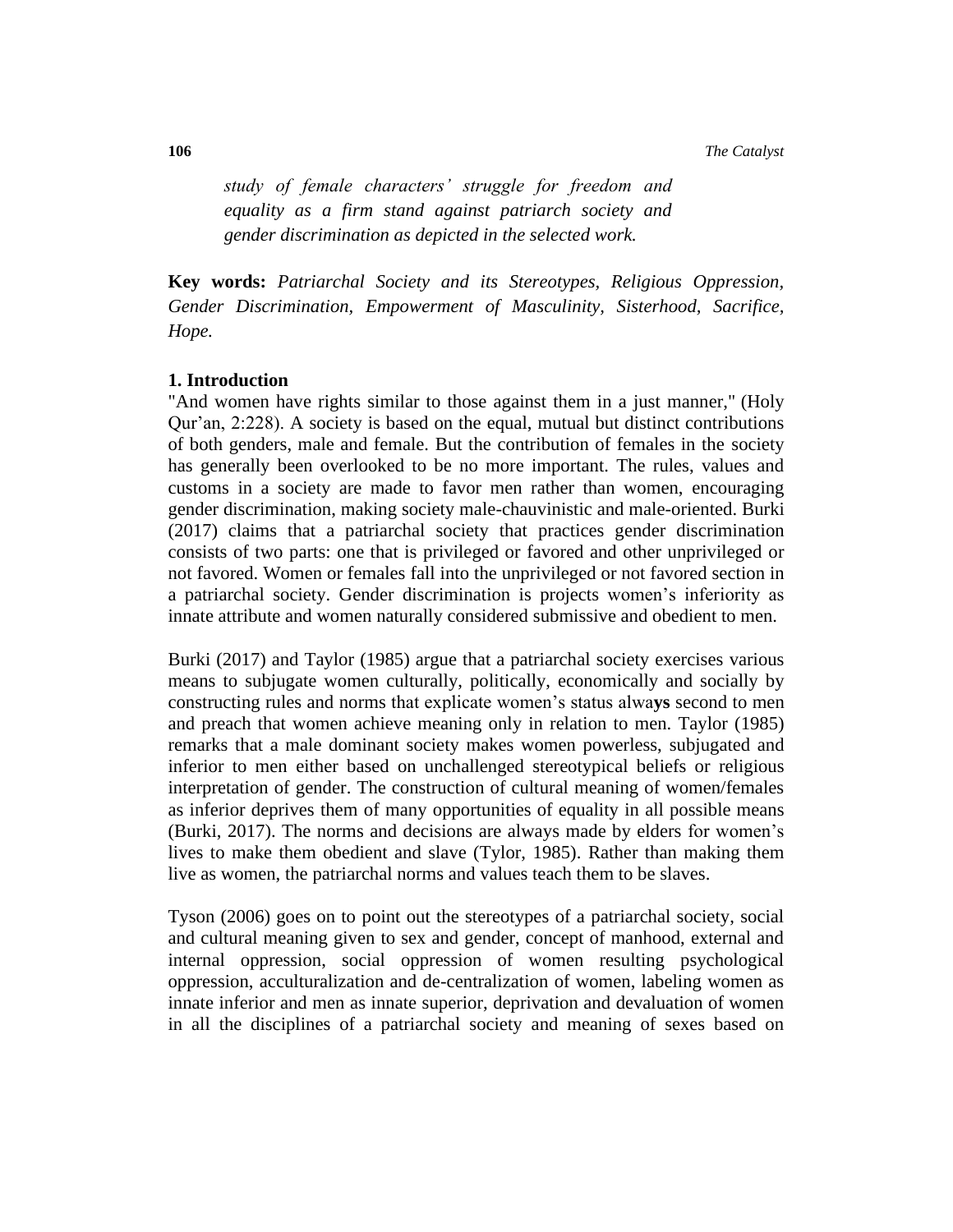biological or cultural *constructionism*. Among various stereotypes women have generally been taken naturally inferior creature and second to man (Burki, 2017; Ann Philip, 2016). Another stereotypical norm used to oppress women's status in society is that of getting girls married in early age in a patriarchal society. Men marry as women as their religion or tribal stereotypical norms permit them in order to produce as many sons as possible. Women are used as baby producing machine and in case of failure they are treated brutally. Women are taught and trained to serve family as daughter, sister, wife and mother in a patriarchal and stereotypically conservative society like that of Afghanistan as portrayed in Khalid Hosseini's *A Thousand Splendid Suns (2007)*.

This paper highlights women oppression and extermination in a patriarchal setup of Afghanistan in Khalid Hosseni's *A Thousand Splendid Suns (2007)*.The novel depicts Afghanistan in between the fall of soviet-union and clashes among militant and American forces. Thomson Reuters Foundation (June 26, 2018) in a survey enlists Afghanistan the second most dangerous country for women. The women in Afghanistan go through various issues including sexual violence, nonsexual violence, domestic violence, unavailability of medical facilitation, deprivation of economic resources and a lot more making them the most persecuted and exterminated in the society (Thomson Reuters Foundation, 2018)[.Claire Fotheringham,](https://www.msf.org.uk/article/afghanistan-one-most-dangerous-places-earth-have-baby) an Australian Obstetrician/Gynecologist, while working in [Afghanistan](https://www.msf.org.uk/country/afghanistan) with Médecins Sans Frontières/Doctors without Borders (MSF), at a maternity hospital in Khost, Afghanistan, observed the sever oppression of afghan women. She states that one of the major issues in afghan society is that "women are not free to make decisions within a family" (08 March, 2017). Fotheringham (2017) states that women, in order to have delivery in a facilitated hospital of MSF, had to travel long distances whereas the "road travel can be extremely dangerous due to chronic [conflict](https://www.msf.org.uk/content/conflict-and-war) in the country" (08 March, 2018).The paper discusses some other stereotypes in detail and the way female characters have struggled to stand against all those man-favoring stereotypes and patriarchal traditions in the selected novel. This study also highlights the way the female characters in *A Thousand Splendid Suns* (2007) in the end stand for womanhood, femininity, sisterhood, and above all sacrifice and hope for the nation and women in Afghanistan.

# **2. Literature Review**

Islam has declared a clear status of women in the society as "...and women have rights similar to those against them in a just manner," (Holy Qur'an, 2:228). Unlike men are accepted, the patriarchal set up never recognizes women as an equal member. Women, taken as inferior, naturally weak, and submissive, are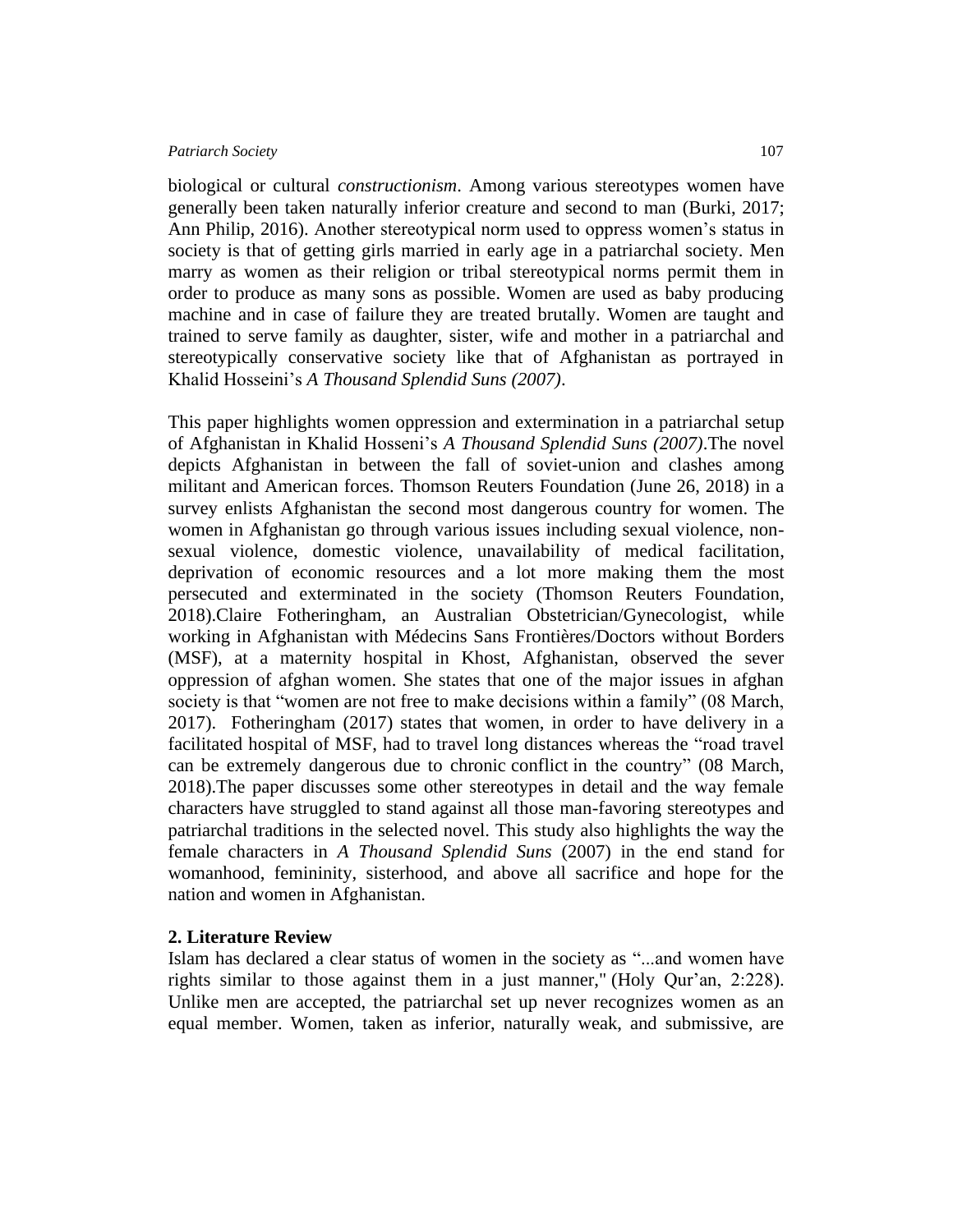defined in relation to any other man. They do not determine their own existence in a society, says Eagleton (2008). In a patriarchal society as Tyson (2006) claims, women or girls are mainly characterized as *good girls* or *bad girls*, a result of "sexual ideology" (p 89). The ideology for women is constituted by men in a patriarchal society. The list of deeds that makes a woman good or bad always results in favor of men. "If she accepts her traditional gender role and obeys the patriarchal rules, she's a '*good girl*'; if she doesn't, she is a '*bad girl*'" (ibid). This makes women powerless for the patriarch society conceives women a mere object. Bhasin and Khan (1993) explain that the women are used as per terms and constitution of the patriarchal society and men without account of their personal perspectives, feelings, likes and dislikes, views and suggestions, visions and dreams. Because it is generally believed women's personal accounts and considerations, opinions and perspectives, views and suggestions are not worth assertion to the society at all. Tyson (2006) observes that a patriarchal society always considers men as "essential subjects (independent selves with free will), while women are considered contingent beings (dependent beings controlled by circumstances)" (p 91). Men are born to give meaning to anything and the world around them. While women have no independent meaning, women's meaning is always taken in relation to men. This makes women lack of all the qualities men have, or this difference makes women inadequate and faulty when put in comparison with men. A patriarchal society like Afghanistan's enforces gender disparity (Moharil, 2017). This difference of women makes the very word '*women*' imply the meaning of '*other*' or '*second sex*' worth no consideration. When the word 'women' is taken as *other,* this makes women as the 'second sex'. "She is man's other: she is less than a man; she is a kind of alien in a man's world; she is not a fully developed human being the way a man is" (Tyson, 2016, p 91).

# **2.1 Stereotypes of Patriarchal Society**

Ann Philip (2016) points out some stereotypic rules and traditions in a patriarchal society as that of Afghanistan. She claims that patriarchal society is a society having rules and regulations set or made by men for women. This patriarchal society apart from various conservative rules is severely orthodox and discriminatory towards women (Ann Philip, 2016; Bhasin & Khan, 1993). These rules and principles make women powerless, derogatory, inferior, sabotaged, weak and submissive in a way men control and rule over all the disciplines and institutes of the society. Followings are the few stereotypes that help us understand the patriarchal constructionism and undermining of women in Afghanistan as portrayed in Khalid Hosseini's *A Thousand Splendid Suns.*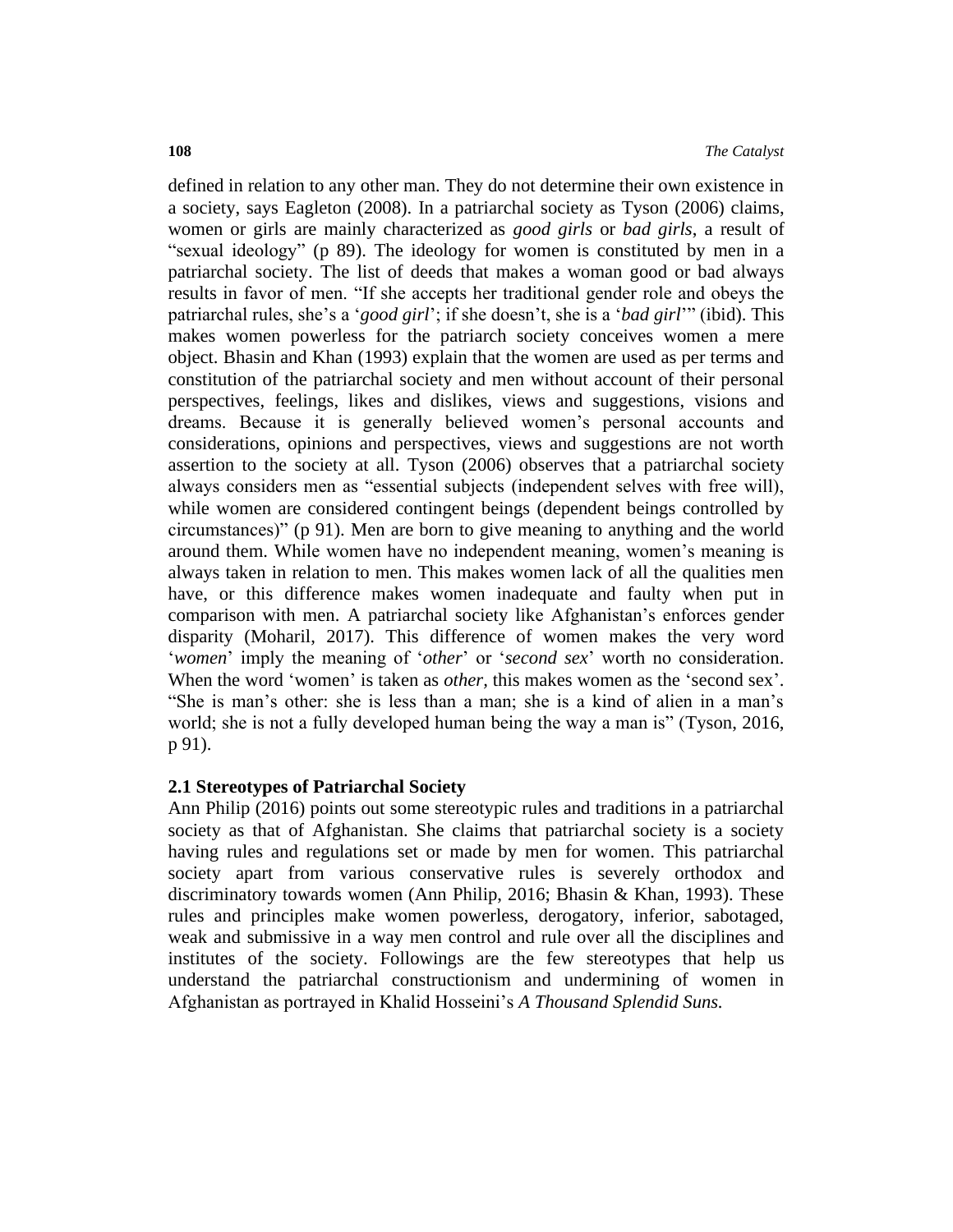Ann Philip (2016) highlights that a patriarchal society gives the preference, and priority to male descendants over female ones. Another stereotypic concept that Ann Philip (2016) points out is that of forceful early marriages of girls without their consent. The girls are not even asked whether they like the man or not. In a patriarchal society a girl or a woman's consent never matters at all. Women are, as represented in the selected work, sabotaged by man's authority or power. They have never been given any right of choice or free will. Ann Philip (2016) argues that "only the elder members of the family can decide about their personal choices even when it comes to their lovers or future husbands" (p 792). Women or girls are considered as a moveable property to be moved from one house to another or a burden to get rid of by parents. The girls are always considered born to be just married, used like a toy, and reserved to the household errands as cooking, washing, cleaning and taking care of husband or in-laws, and children. One of those stereotypical concepts of a patriarchal society is that of polygamy. Men feel pride in enjoying the life sexually by marrying more than one or two women. "Hosseini perpetuates the classical orientalist characterization of Muslim men as prototypes of sexual monstrosity and debauchery" (ibid). In a patriarchal society of Afghanistan polygamy is justified through the religious and militant beliefs. The marriage in a patriarchal society always undermines the capabilities and qualities of girls (Tyson, 2006, & Eagleton, 1999). It destroys the spirit of doing something that is supposed to be done by man only. Ann Philip (2016) and Bhasin & Khan (1993) speculate that a woman is always instilled with the idea that man is her protectors in the society. He is innate master, ruler, and ever-right person over women.

A man is known because of his manhood which is retained by victories, achievements, and brave actions. Moghadam (1993) and Tyson (2006) posit that if men fail in any discipline, it is generally conceived that it is the failure of manhood. In a patriarchal mindset, men are generally represented through actions that make them dominant, victorious, powerful, above all logical and reasonable. While the lack of these qualities are considered lack in male's manhood(Tyson, 2006; Cortright & Persinger, 2012). The disciplines where males generally show their manhood are not only social, economic, political and above all religious domains, but also in matrimonial relations to be sexually strong, aggressive, and violent in emotions. On the contrary, females are supposed to have womanhood when they are submissive, tolerant, passive, patient, enduring, obedient, and modest. This makes them earn the title of '*good wife*', '*good girl*', '*good mother*' or '*good woman*', because they abide by whatever commands are given to them."In a traditional society (i.e., Afghanistan), women's value has been judged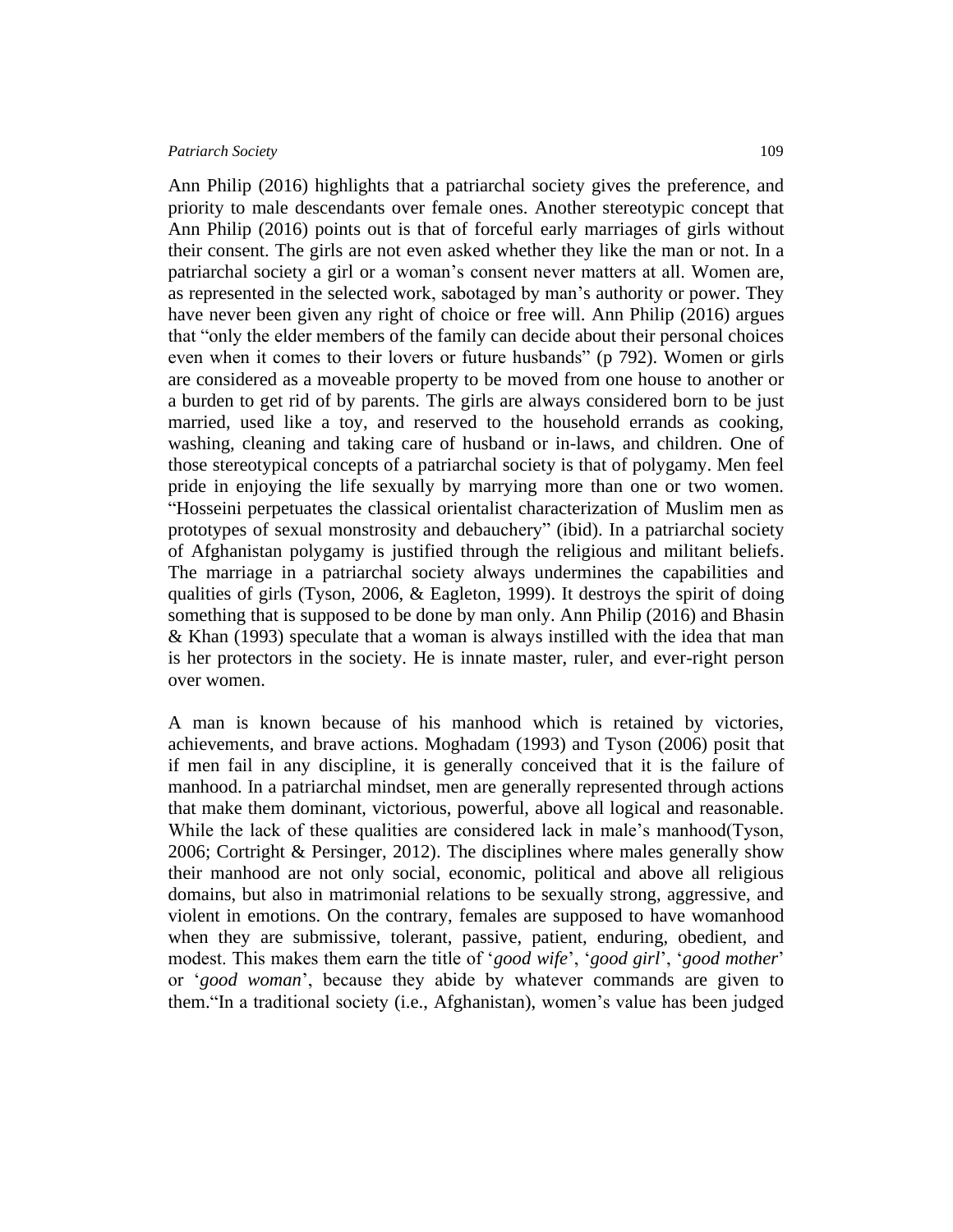by their fertility and their ability to bear the male children" (Akhtar at el, 2017, p 55).

# **2.2 Masculinity Empowered upon Femininity**

In a patriarchal society like Afghanistan, women have generally been undermined and subjugated and conceived a weaker creation. They are unable work like man do in any political, economic, academic or social firm. They cannot protect themselves. They cannot walk alone the way men do as Thomson Reuters Foundation (June 26, 2018) reveals through a survey. Fotheringham (2017) states that in Afghanistan women are accompanied by man, relative by blood or nikah. The very belief that women are naturally weaker creation, they must be protected by men, is firmly implanted in Afghanistan. They must be in the custody of men to save the *namoos* (respect) and *nang* (honour) of family (Ann Philip, 2016; Suthr, 2013).In a patriarchal society, women have been embodied with the names of weaker, nimble and delicate objects. They have been considered as the flower, *gul* (a flower or rose), *mynah* (a bird), *malika*(queen), *moon*, *deer*, and *goat*. All these objects show the delicacy and nimbleness in **culcating** the weakness and docility in women. On the contrary, men are portrayed as braver as lions, as much intelligent as God, as much powerful as the sun, their qualities are always metaphored with all powerful and stronger objects of the nature (Tyson, 2006; Eagleton, 2008; Shameem, 2014; and Hooks, 2009). Imran and Gull (2015) focus on the female characters' struggles and endeavors to search for the identity, to rebel against patriarchal setup, to challenge the stereotypes of male-chauvinistic society, and above all to overthrow the tag of being weak, powerless, subaltern, undermined, and irrational or emotional.

Moghadam (1993) discusses that the patriarchal structure is at its odds in many Islamic countries, but Afghanistan consists of a deep-rooted patriarchal structure and mindset in the society. The patriarchal setup is strengthened with religious orthodoxy and conservativism, political upheaval, and militant extremism in Afghanistan. Furthermore, Taliban regime uplifted extremism and incinerated women's fundamental rights to education, health, politics and social activities. They justified their orthodoxy, brutality, deprivation of women of all fundamental rights, and gender discrimination with Islamic ideology which was always backed with militant or tribal man-favoring stereotypical mentality (ibid). The Taliban regime brought about tyrannous laws which forbad women to go out of home alone, prevented them to work in any organization, demolished girls' schools and institutions, prohibited women to sing or write any piece of literature, women's mobility and freedom was banned, were forced to wear burqa and cover whole body, prohibited them to use make-up, forced them not to visit bazaars without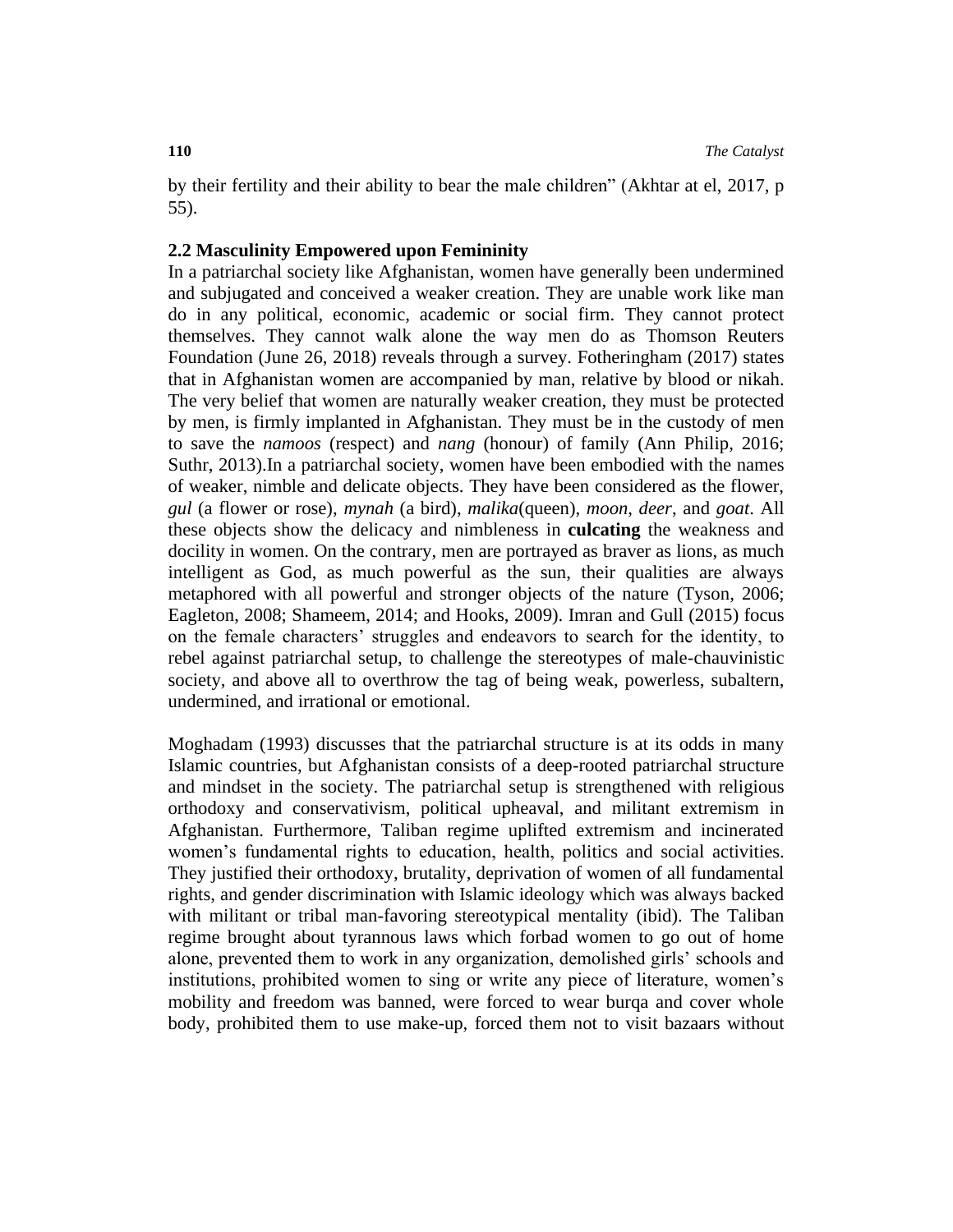company of any relative male, women were not allowed to see male doctors, and were limited to house only (Moghadam 1993; Dagamseh at el, 2017). This not only killed women's role, but destroyed their existence from society as well. Afghanistan has failed to re-establish the gender equality, re-enforce women's freedom and individuality due to patriarchal social existence, militant and religious orthodoxy, and weaker central state (Moghadam,1993). Gender-based violence, domestic violence, sexual harassment, early childhood marriages of girls, and decentralization of women from every walk of life replete in Afghanistan, reports UNAMA (2009). Fotheringham (2017) states that one of the major issues in afghan society is that "women are not free to make decisions within a family" (08 March, 2017).

Hosseini's *A Thousand Splendid Suns* portrays such a patriarchal society where women exploitation, gender discrimination, women extermination, inequality, oppression of women, suppression of fundamental rights of women, militancy, religious orthodoxy, sexual harassment, and deprivation of women of all fundamental rights are portrayed through female characters; Mariam and Laila. The patriarchal society of Afghanistan as depicted enforces masculinity over femininity and would never tolerate women to work in social constructive progress sharing equality, mutuality, individuality, independence and freedom of expression in every walk of life (Siddiqui at el, 2015). This is generally considered as a great threat to already established idiosyncratic and patriarchal social setup backed with religious edicts and principles indoctrinated with militant or tribal mindset. Stuhr(2013) states that the female characters in *A Thousand Splendid Suns* represent not only the women in Afghanistan, but the nation and land of Afghanistan simultaneously.

# **3. Theoretical framework**

The paper studies the novel from the feminist perspective. Guerin, W.L., Labor, E., Morgan, L., Reesman, C. R., Willingham, J. R. (2005, p 222) argue that feminism focuses on the forces which mute and marginalize women in a patriarchal culture being purely in the favor of men. The gender description in a patriarchal society plays a distinctive role which represents men epitomized "as rational, strong, protective, and decisive" and women portrayed as "emotional (irrational), weak, nurturing, and submissive" (Tyson, 2006,p 85). This picture of both sexes in a society deprives women of free will, element of choice, and decision-making power not only within a family, but in political, academic, social and cultural areas outside four walls of a house, reports Taylor (1985) in the World Report. A commonly cherished sexist belief in a patriarchal society is that women are inferior to men by birth and heredity (Tyson, 2006). Eagleton (2008)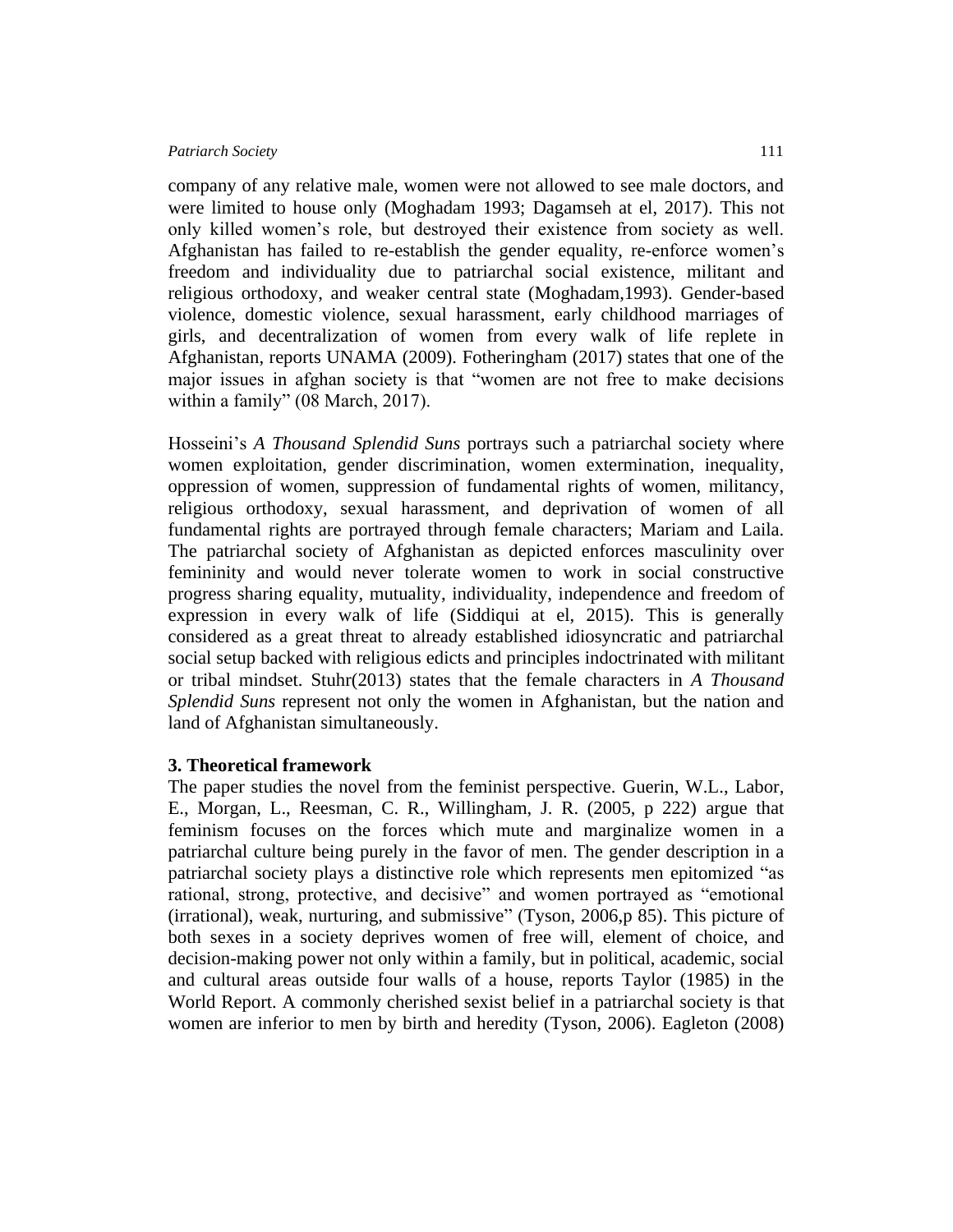explicates that the belief that destines women to be naturally inferior, is preached in a patriarchal society on the bases of biological differences that makes both men and women distinct and distant from each other. Feminism as a critical theory is helpful in distinguishing the philological interpretation of words like *sex* and *gender*. The word *sex* is interpreted as an individual's "biological constitution as female or male" (Tyson, 2006, p 86) whereas that of gender is an individual's "cultural programming as feminine or masculine" (ibid). This difference, based on biological and cultural interpretation and meaning, does not make women naturally inferior or feminine and men superior or masculine. However, this traditional categorization of sex and gender differences are instituted by society known as "*social constructionism*" (ibid).Guerin et al(2005, p 222)state that Gender Studies unfolds the way gender is more defined by the culture than it is by nature, determining women's meaning as a weakling and submissive.

Tyson (2006) professes that the stereotypical belief about men's sex/gender representing superiority and women's sex/gender inferiority is a cultural manipulation which empowers male monopoly "of positions of economic, political, and social power"…… which constitutes the rules and values undermining women's power and abilities to deprive them of "educational and occupational means of acquiring economic, political, and social power" (p 86). The inferior position of women sustained since long in a patriarchal society is a cultural production not biological, argue Tyson (2006) and Walby (1990). The cultural manipulation that results patriarchy in a society, making women powerless and inferior, sabotages "women's self-confidence, and assertiveness" (Tyson, 2006, p 86). This strengthens the belief that women are, since the beginning, "self-effacing and submissive" creatures and no-match-to-men (ibid). Another stereotype Tyson (2006) highlights is that men's manhood is represented with the actions that make them dominant, victorious and powerful. The failure in any domain is generally conceived to be failure in a male's manhood. "The most sexually able...and to have the most anger and other violent emotions" represent the stereotypic belief of manhood in a patriarchal society (ibid). However, womanhood or femininity of women in such a society "is linked to frailty, modesty and timidity" (ibid). In other words, it does not suit a female or is not appropriate for a woman "to succeed in business, to be extremely intelligent, to earn big bucks, to have strong opinions, to have a healthy appetite (for anything), or to assert one's rights" (ibid).

Oppression of women is not only found in economic, political, and social spheres, but in domestic life as well. Their service is not valued and appreciated. They are recruited in a family as unpaid servants and maids (Eagleton, 2008; Guerin et al**,**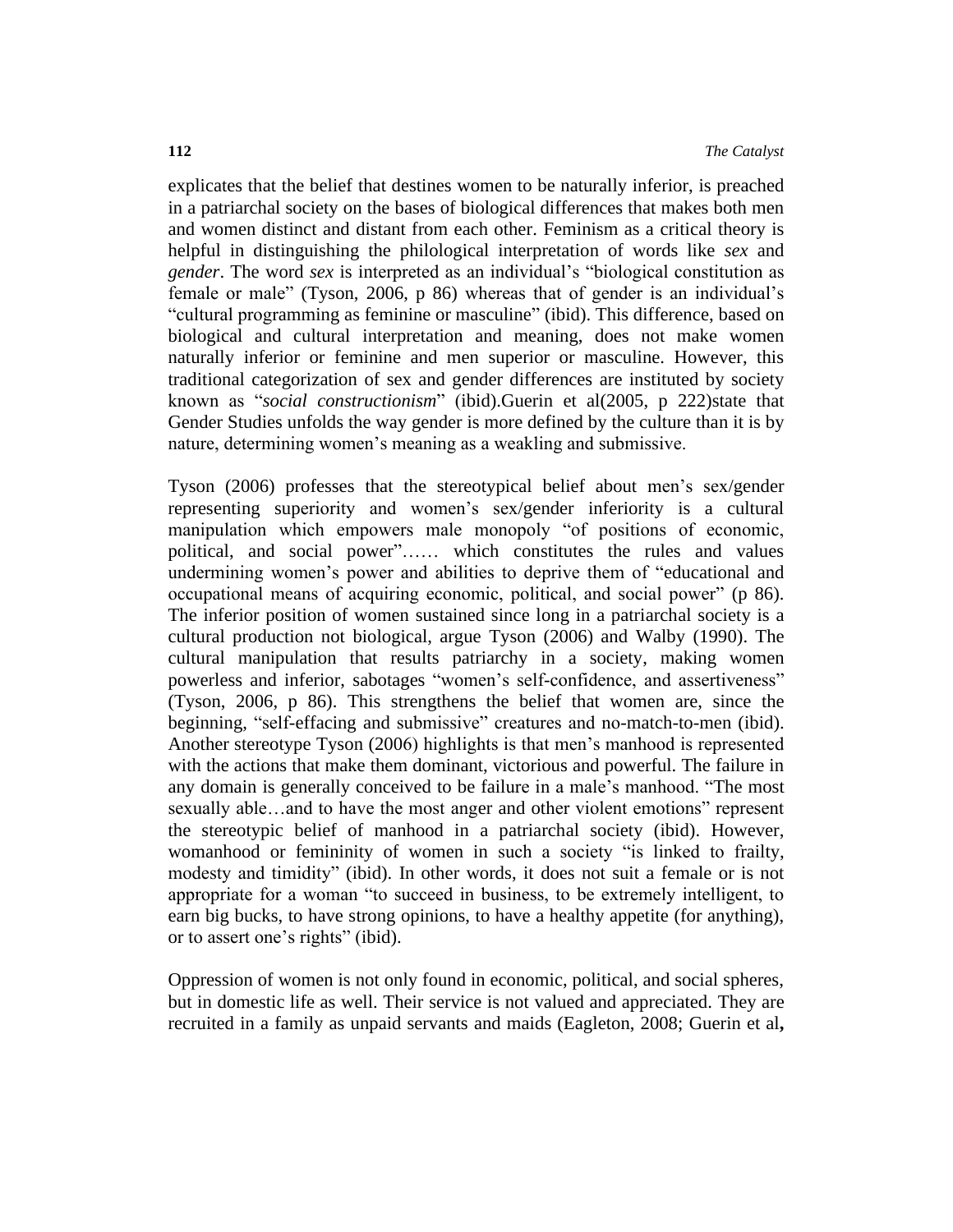2005).Apart from economic, political and social deprivation and oppression of women in patriarchal society women also go through the psychological oppression and repression. This individual woman's psychological repression is triggered up due to patriarchal thinking that characterizes women as born to be passive and men as active. "Thus, if a woman is not passive, she is not really a woman. Of course, it follows that women are naturally submissive to men, that men are natural leaders, and so forth" (Tyson 2006, p 89). Furthermore, what have generally been accepted by many feminists as the biological differences that make women female and men male (as opposed to the differences socially constituted and imposed by patriarchy that define us as feminine and masculine) are seen as social differences rather than biological differences because of their concrete effects on women in the real world. As Tyson (2006) puts, the "sexual, biological, physiological, and reproductive difference (between women and men) reflects a difference in……. social contact" (p 90). What matters is not the biological difference, but the way meaning is assumed and displayed by the patriarchal society which is the social meaning implied on sexual difference that works as oppressive agents over women.

The selected theory of feminist criticism helps evaluate the female characters, their oppression, discrimination, marginalization, acculturalization and their struggle to stand as a powerful creature against the patriarchal society of Afghanistan and its male favoring stereotypes in Hosseini's *A Thousand Splendid Suns.*

# **4. Methodology**

The selected work is analyzed by using non-empirical method of Textual Analysis (TA) and Close Reading Method (CRD). Textual analysis as a data-gathering process is a way of educated interpretation, analysis and criticism of a text (Mckee, 2001). Through close reading method "the text is read closely and carefully, looking at why it's being said and how it's being said" (McGee, 2003, p 03). Textual Analysis unfolds the text as a whole and with all its possible parts whereas the close reading method helps evaluate the text after reading it thoroughly which retains the text as a whole and self-narrative piece of writing. Textual analysis is actually "the construction of knowledge about a text" (McGee, 2003, p 03). The interpretation through the textual analysis constitutes the meaning out of text and its discourse. Textual analysis aims to evaluate and explore "attitudes, behaviors, concerns, motivations, and culture of the text producer from an expert point of view" (Bauer, 2014, p 1). Interpretation through textual analysis does not mean the assessment of merits of the text or informing readers whether the book suits one's likes and dislikes or not rather a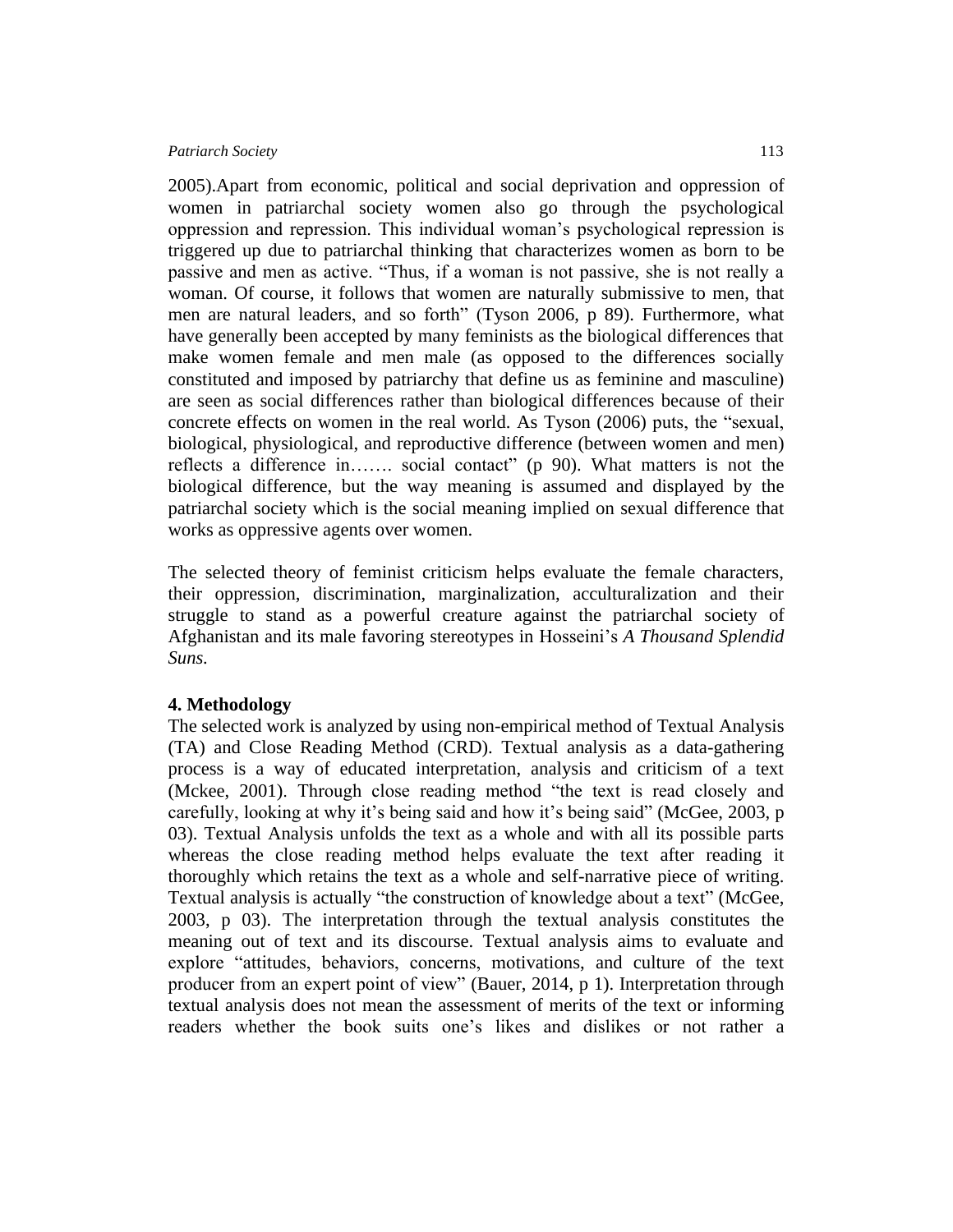depersonalized interpretation of text. That interpretation serves to be the central subject matter of evaluation, interpretation and analysis supported by evidences and reasons from a text and from others' critical evaluations or interpretations as well. In textual analysis the text receives primary attention and focus. The text is used "for an understanding of the structure and the interaction within" (McGee, 2003, p 5).TA unfolds the hidden meaning with "the use of concrete, specific examples from the text itself to validate our interpretations" within the text, dialogues, context, situations, statements, and above all the story of the novel (Tyson, 2006, p 135). By applying TA and CRM on the selected novel this paper evaluates the deeper meaning present in it. For this the characters, background situations, their conversational dialogues, and discourses, which reveal their verbal and psychological stream of thought from the selected text, are evaluated and analyzed by applying the TA and CRM in this paper. These methods would help readers be objectively critical and reflexive to read between the lines in the text and find out thoughtful meaning that text and characters reveal out. The paper by applying the TA and CRM analysis the selected text under feminist perspective to find out the way patriarchal mindset oppresses female characters and the way female characters struggle to achieve meaning.

# **5. Discussions**

# **5.1 A Thousand Splendid Suns: A Distinct Picture of Patriarchal Society**

The society that novel portrays is broadly divided into two major sections, men and women. Khalid Hosseini, the first American-Afghani writer, has exposed the real face of a patriarchal society which keeps women powerless, subjugated, undermined, sabotaged, deprived, unprivileged, and unaware of self and positions in a society. The very strategies and policies instituted, implemented and imposed on women are generally known as *social constructionism*as (Tyson, 2006)*.* Patriarchal society is mainly based on various stereotypes and male-favouring norms which ultimately would reveal the fear of rebel from the weaker or powerless section, women, infers Eagleton (2008). The novel presents the story of Afghanistan through three decades from the rule of Soviet Union to the clashes between Taliban and American forces. Mariam and Laila, two female characters, represent the plight of women in Afghanistan during these decades of civil wars and Taliban reign. The novel highlights the undermining of women's fundamental rights, restrictions on their education, subjugation of their choices and free will, sabotage of their liberty and freedom, deprivation of medical facilities, and above all ban on personal beautification within home(Ann Philip 2016;Souissi,2016; Sabestien, 2017; Stuhr, 2013). It highlights "the forceful marriages, lack of freedom, lack of identity and torture that is perpetual towards the Afghan women" (Ann Philip, 2016, p791) in a patriarchal society. The patriarchal setting of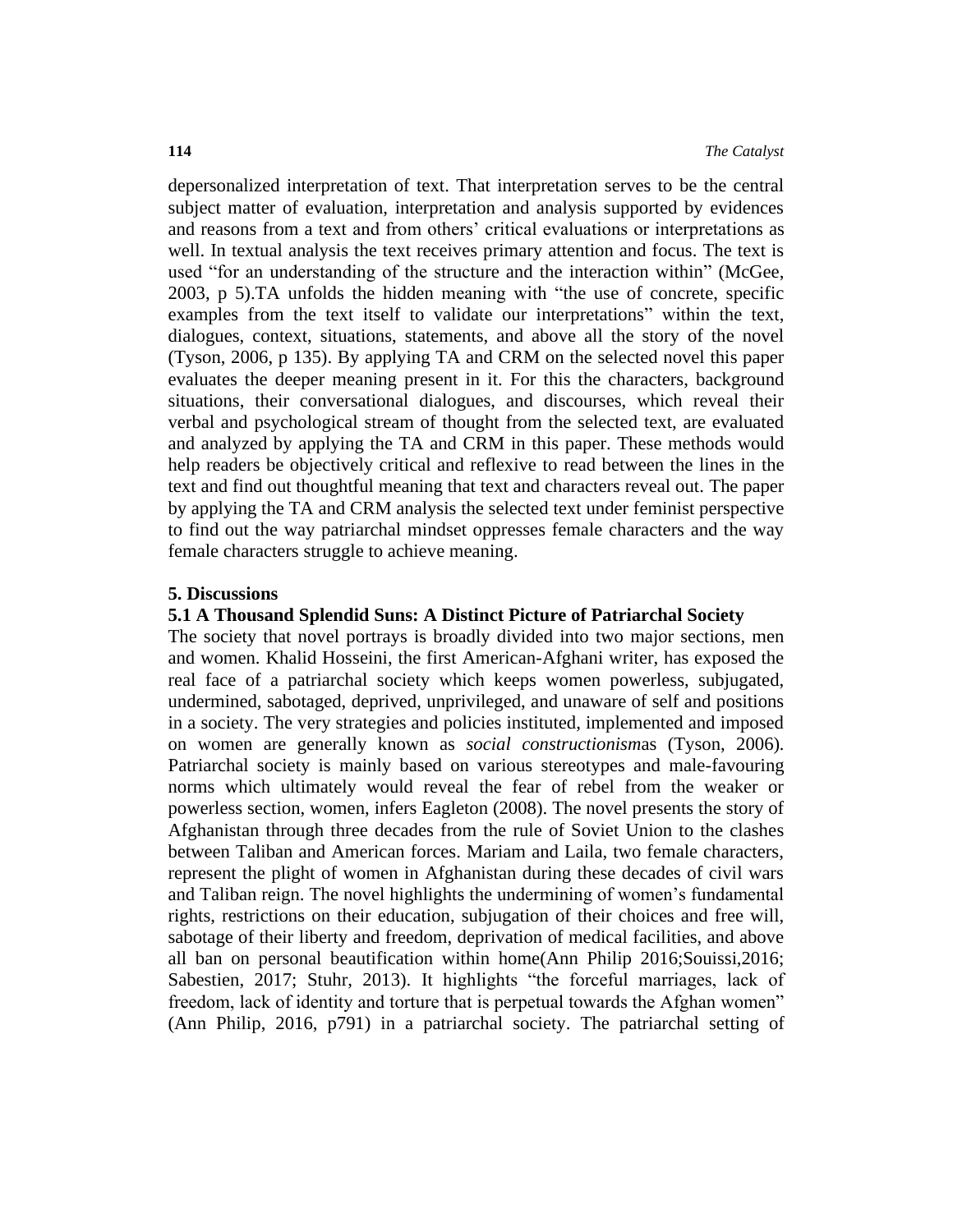Afghanistan is a complex concoction of various ideologies ranging between tribal orthodox culture and Islamic fundamental principles(The Nation, 16 June, 2013). The report in The Nation (2013) states that among these ideologies, the society turns to be a hell for women to survive. *Social constructionism* and patriarchal setup labeled Mariam as a *harami*, illegitimate creature and weak, submissive, inferior, meek, dependent, and second or *other* to men. It made Mariam a crippled, powerless, and "a subaltern, an inferior woman in social, political and economic hierarchies" (Saminaet al, 2017, p 113). Mariam's mother says that women are destined to learn nothing, but "Only one skill and it's this: *Tahamul,* Endure" (Hosseini 2007, p 18). This endurance is not taught in schools but social, cultural and domestic oppression since birth teach this to women. From the very beginning, Nana, Mariam's mother, has been shown living in a *Kobla,* a hut build out of city*.* Jalil belongs to elite class family where *namoos* and *haya* are the first priority for families. He falls in love with Nana and has an illegal affair with her. The result of that relationship was Mariam, a bastard, a *harami,* an illegitimate daughter of Nana. She was named *a harami* by the very society from where Jalil, a respectful man, had an illegal relationship with Nana. Furthermore, in such a patriarchal society, the word 'woman' is generally taken to be illogical and emotional. Women are taken next to nothing. No consent, opinion, advice, view, thought or consideration from women is considered to be logical. This patriarchal mentality is also reflected there through the words of a judge in the novel, "I wonder………. God has made us differently, you women and us men. Our brains are different. You are not able to think like we can……..This is why we require only one male witness, but two female ones" (Hosseini 2007, p 324). Women are taken irrational, too much emotional, without sense, in a patriarchal society and every illogical and irrational thing is associated with women. Rasheed in the very beginning of the story said that "superstitions were largely a female preoccupation" (Hosseini 2007, p 58). That's why patriarchal men like Rasheed believe that it is their duty to teach woman how to be a girl, a good daughter, a mother and a good wife as he says to Mariam, "I expect you to start behaving like good wife" (Hosseini 2007, p 59). The word 'wife' would have been quite enough to tell her or remind her, but word "good wife" determines that there are two main categories in the status of wife, good wife and bad wife. What makes a wife good or bad? Is not decided by women, but by the patriarchal society argues Tyson (2006). Men have taken the charge to decide which wife is good or bad. If a

woman follows what a man asks her to follow and do what a man orders her to do, that submissiveness before man and patriarchal society makes a woman good wife, however, in case the man is defied and is not followed, the woman is treated as an alien, bad, vulgar, immoral, and above all whore in a society (Souissi2016). The women from Nana to Aziza, little daughter of Laila, are subjugated,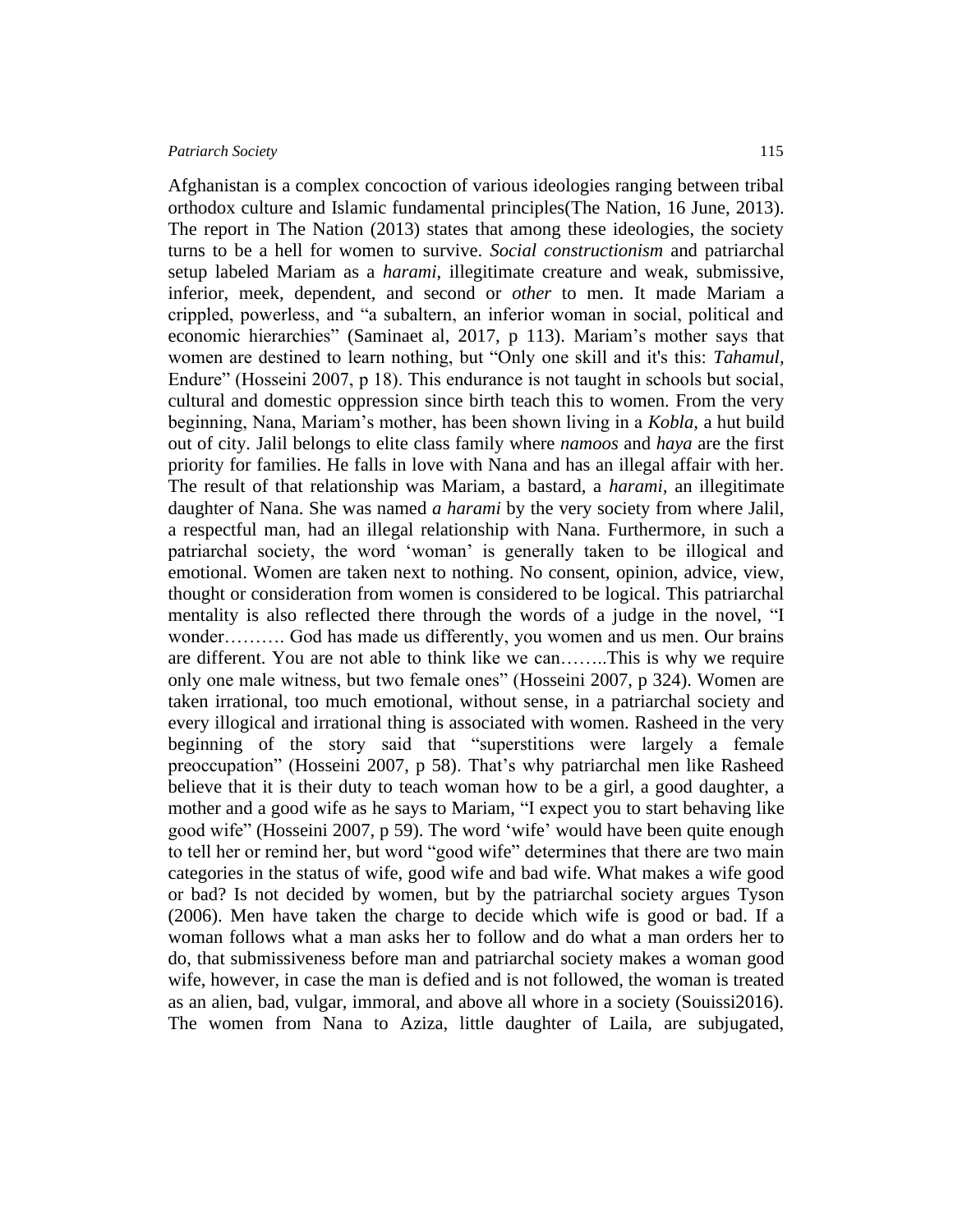oppressed, depressed, undermined, abandoned, brutally abused, and ruthlessly tortured, and inhumanely punished under the umbrella of patriarchal society in which men are inherently dominant and are given birth right to rule over weaker creation which is always women. "The power of patriarchy is rendered through illegitimacy, marriage, and gender discrimination" (Ann Philip,2016, p 52). Mariam and her mother Nana represent the lower class women who "are constantly tortured and deprived of fully realizing their capabilities. They lack the courage and strength to bluntly resist the standard norms of the society and are ragged between the conventional norms and their own emotions" (Samina at el 2017, p114). Rasheed shows the cruel face of a patriarchal society. He becomes cruel and savage when Mariam fails to give him a baby due to miscarriage. He believes in manhood by marrying more than one woman. He always imposes religious principles on Mariam and Laila, whereas, he never follows them himself. He believes that he is a man thus vows to protect his wives. He imposes *burqa or parda* on his wives and uses religion as an excuse to subjugate and undermine women's capabilities and nature.

### **5.2 Religion used as an Excuse to Suppress Women**

Rasheed was a conservative man, he believed in orthodox approaches of Islam, as the society Rasheed was living, was too much patriarchal. He believed in the complete practice of Islam, as *pardah* for women, women being limited to house and household errands. When it comes to his credibility as a true Muslim, Rasheed himself did not practice upon what he professed. As he did not keep all the fasts of Ramadan and was sexually frustrated and exhausted. Greater part of his life as a widower made him feel sexually frustrated and obsessed. He kept in his room the porn and nude photos of women as well, which is even against the Islamic principles. Here comes the hypocrisy of religiously conservative society. Once he said Mariam, "A woman's face is her husband's business" (Hosseini 2007, p 63) seemed to be male supporting and male chauvinistic attitude and Mariam turned pale when she found the nude and porn pictures or magazines in his room.

Sebastian (2016) furthermore argues that Religion when blended with militant and patriarchal mentality is used as one of the most dangerous weapons against women in a society like Afghanistan. Because of his fanatic, militant or orthodox and patriarchal society, Rasheed found excuses from religion to force both Mariam and Laila to put on *Burqa* or wear a *hijab* in order to maintain or sustain the *haya, namoos* or *sharam* and respect. This covering and hiding of women is mainly used to undermine women's freedom and power and use them as an object that Rasheed believed is property of husbands or business of men only. One of the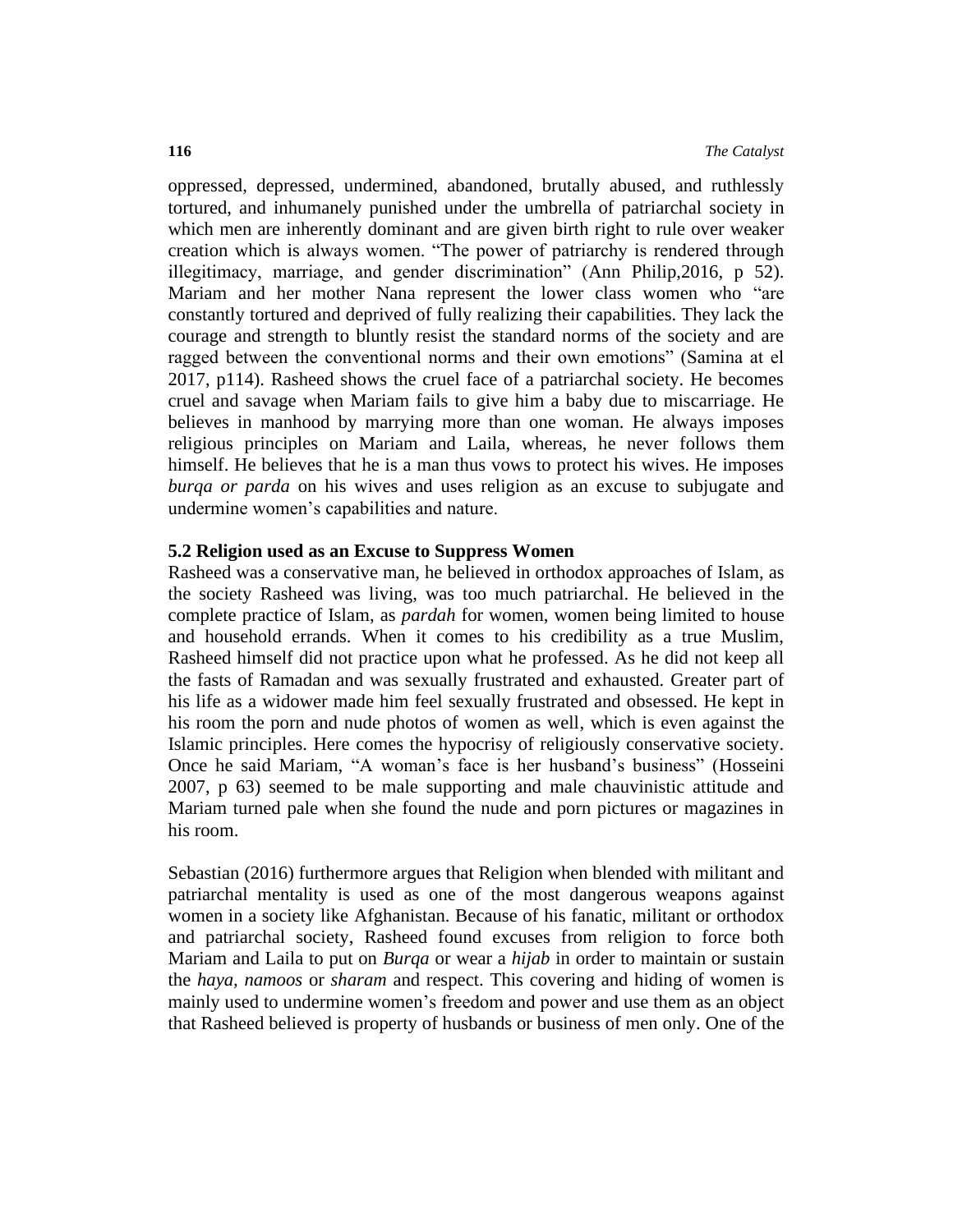best examples of Rasheed's use of religion as an excuse is at the moment when he forced Mariam on bed to have sex, "There is no shame in this Mariam", he said, slurring a little."It's what married people do. It's what the Prophet and his wives did. There is no shame" (Hosseini 2007, p76).Mariam and Laila represent marginalization, devaluation, subjugation and degradation of women in patriarchal Afghanistan where religion is generally blended with tribal norms and used as an excuse to suppress women.

# **5.3 Gender Discrimination and Forms of Oppression over Women:**

Dagamseh, A. M. & Golubeva, O. (2017) argue that the oppression of women in a patriarchal society is partially based on gender discrimination and partially on social, cultural, political and religious discrimination which not only result in physical, but psychological oppression as well by undermining their faculty of recognizing the power of free will and choice. Violence in any patriarchal society as that of Afghanistan is always practiced through two different structures as the "repressive and ideological structures" (Wulandari, 2009). The government, the law court, and the police form up the repressive structure whereas religion and family constitute the ideological structure of oppression (Althusser,2008).A patriarchal society considers men as self-narrative and women are defined in relation and comparison to men. Women are deprived of position in various disciplines and values of society because being women or second sex to men, they are conceived unable or inappropriate for social participation. The differences between men and women are commonly differences in biological constitutions as sex or gender (Tyson, 2006; Eagleton 2008). The biological differences are interpreted from cultural point of view. The common belief in a patriarchal society like Afghanistan is that of men's superiority and female's inferiority is a sexist notion, argues Tyson (2006). Rasheed is a man with this belief that women have no sense and logic. He considers all the superstitions as production of women. He believed that "A woman's face is her husband's business" (Hosseini, 2007, p 63).

Wunlandari (2009) claims that Mariam and Laila are the representation of oppressed women in the Afghanistan. She has come up with five types of oppression that Mariam and Laila face such as exploitation, marginalization, powerlessness, cultural imperialism and violence. Exploitation of Mariam is that she was considered as servant work without wages, to an object and a toy to be used and to be played with. Mariam is treated ruthlessly and was offended every moment Rasheed found a chance. "when he (Rasheed) does, pointing Mariam's fault, is like the employer who is not satisfied with the slave's work, and indirectly he wants Mariam to do better and command her to avoid her fault in the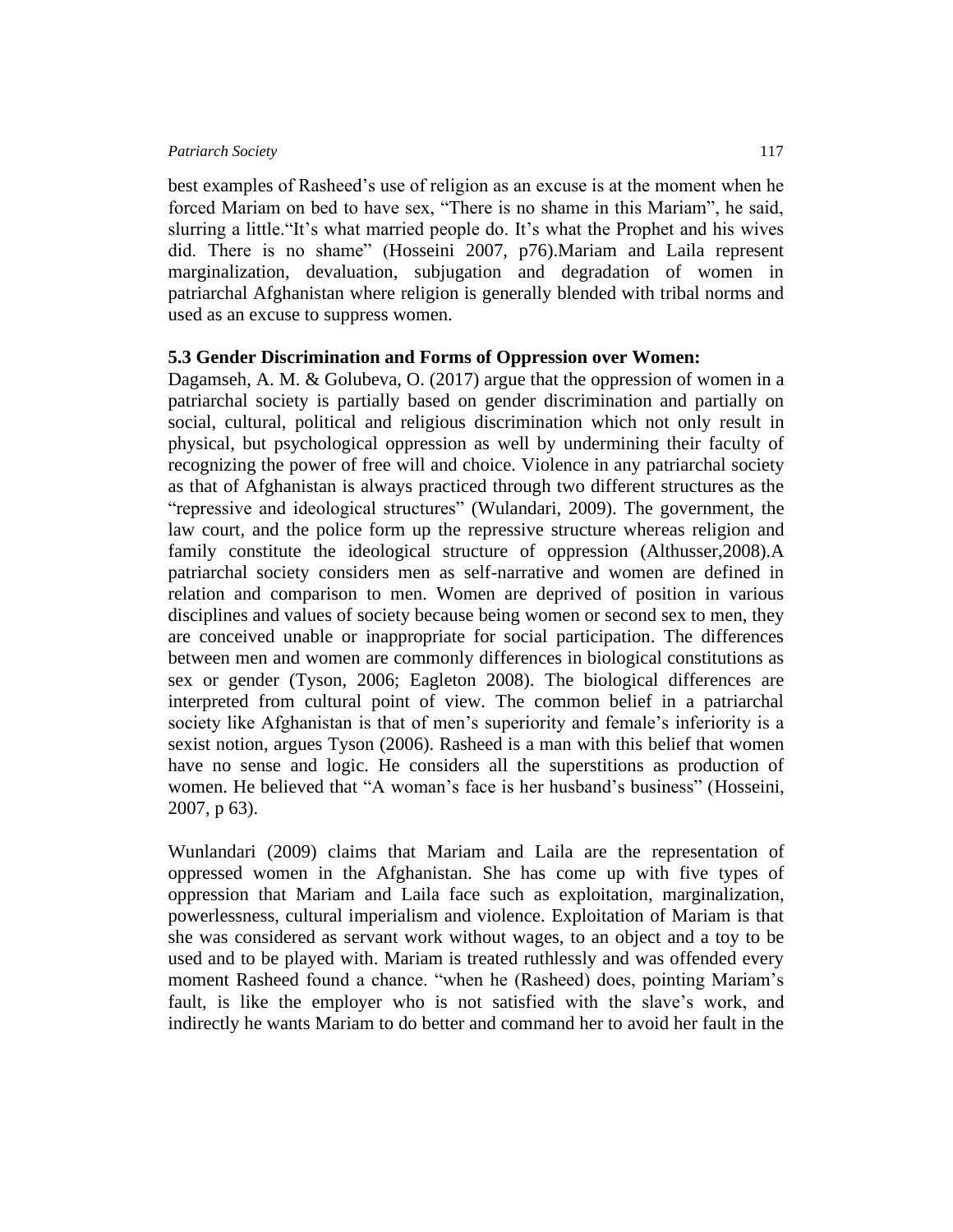other times" (Wulandari, 2009, p 25).Marginalization or alienation is a form of oppression that expels women from active participation in the social life the way Mariam and Laila are marginalized and alienated. The women, in general, were prohibited from working in the office, to walk around the streets and bazaars, to walk without the company of a *mahram* (a blood relative), to show the face to people, to speak with men until spoken to and above all prohibited to wear nail polish, and charming clothes Ann Philip (2016) and Sebestian (2017) discuss. This oppression killed Mariam's abilities and talent from the very childhood by being entitled as '*harami*' and deprived her of fundamental education as well. Later on her forceful marriage with Rasheed and his tyrannous- dominance and ruthless behavior made her mentally crippled and socially isolated or marginalized. Powerlessness of women is another form of oppression portrayed in the selected novel and indicated by Wulandari (2009) and Ann Philip (2016). Mariam was made powerless when it came to her marriage. Her right to agree or disagree, accept or deny was sabotaged because of stereotypical set up that marriages are decided by elders of a girl and a girl who wants to have power of selection of her groom is entitled as a '*bad girl*' explicates Tyson (2006, p 89). Another reason behind her being powerless was that when, for the first time, she had taken a decision by using her will power to get out of *kobla* and search for Jalil, she faced psychological suppression due to suicide her mother committed. Next, she never dared to use her free will to take any decision in her life. After her marriage with Rasheed, she went through many miscarriages. Those miscarriages brought about the demolition and shattering of Rasheed's hope to be a father again. Rasheed's attitude and behavior towards Mariam turned to be ruthless and savage. Similarly, Laila, though enjoyed her life willfully in her childhood, faced the same oppression of being powerless after her marriage with Rasheed. She has been forced to practice *pardah* and is used as a baby producing machine for Rasheed. Their will-power was curbed when they tried to escape away or leave Rasheed's house. Rasheed locked them for many days without providing them food, water or even milk for little Aziza who reached the very edge of death. Rasheed wanted "them to believe that they are powerless and unable to fight against him"(Wulandar, 2009, p 40).

Another form of oppression that Wulandari (2009) finds out is that of cultural imperialism that is the dominance of male section over the section of women in a society. Due to this dominance, women have been suppressed badly in every walk of life. Cultural imperialism within a society defines people as dominant and dominated, oppressor and oppressed, suppressor and suppressed. In this context the dominant, oppressor and suppressor are men whereas the dominated, oppressed, and suppressed are women (Tyson, 2006; Eagleton, 2008; Althussers,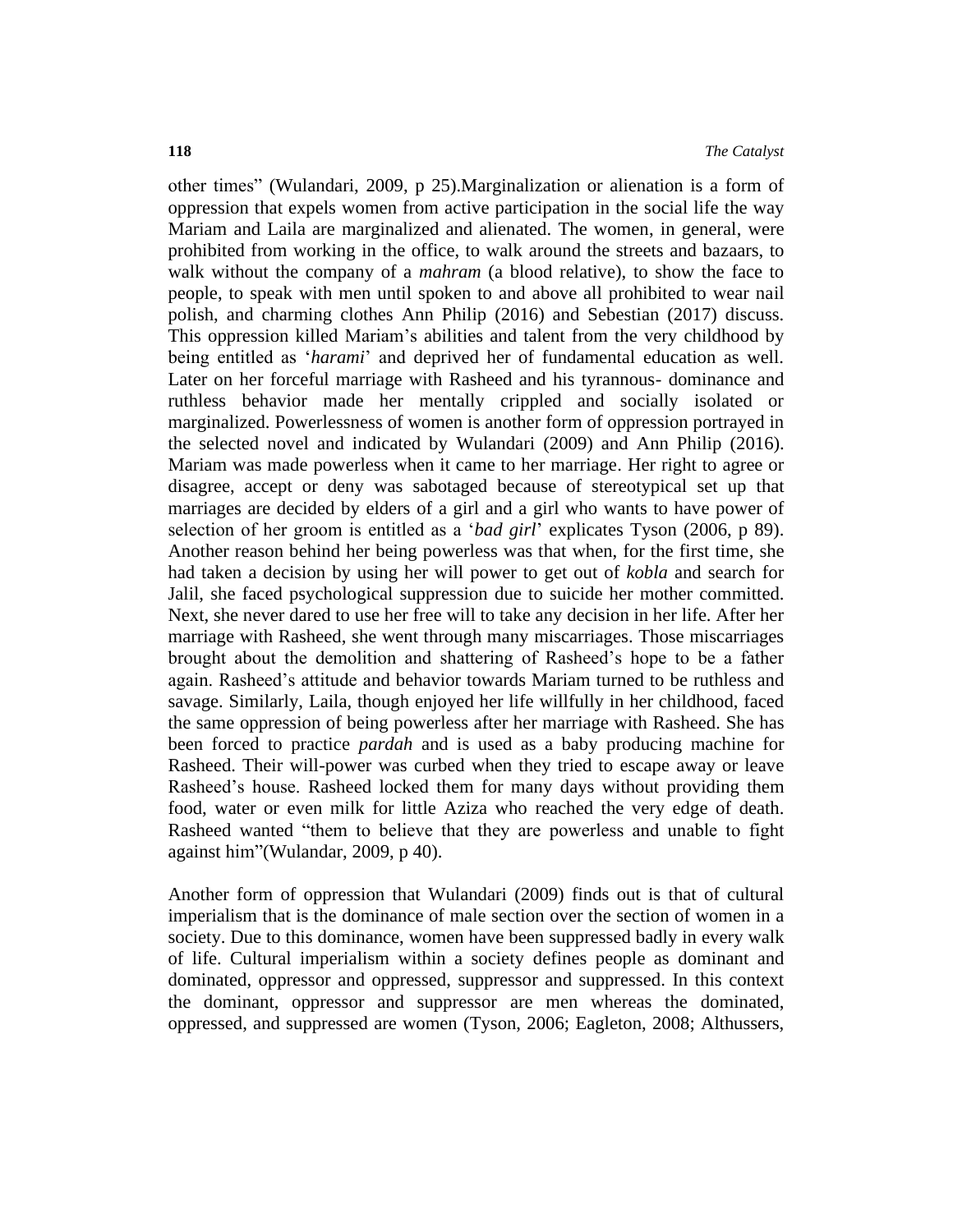2008). In other words, cultural imperialism is a part of patriarchal society and constitutes very rigid and firm rules for women: the society where men are powerful and women powerless, males are superior and females inferior and husbands are oppressors and wives oppressed. This cultural imperialism and patriarchal society have been constituted with the rules and regulations mostly in favor of males and against the freedom and liberty of women. Violence, physical in the first stage resulting in psychological, is another form of oppression Wulandari (2009) expounds**.**

Sebastian(2016) and Suthr (2013) have studied the suppression and subjugation of female characters and have evaluated the lives and mentality of women in a patriarchal society facing the bitter discrimination and oppression based on manmade rules, religious and political bias, social and cultural marginalization and alienation. The cruelty and brutality, savagery and inhumanity of Rasheed reached its extreme level one day when he shoveled pebbles and small stones into Mariam's mouth and forced her jaws close and asked her to chew them. All cruelty he committed to avenge her being infertile and not giving him a child. "Now you know what you have given me in this marriage. Bad food and nothing else" (Hosseini, 2007, p 94).His cold attitude and harsh treatment represents his sadistic and bestial side of patriarchal society (Neupane & Khanal, 2017). "It wasn't easy tolerating him talking this way to her, to bear his scorn, his ridicule, his insults, his walking past her like she was nothing but a house cat" (Hosseini, 2007, p 89). She was always afraid of his continuously shifting temper and moods, "on occasions, he would resolve with punches, slaps, kicks, and sometimes try to make amends for with polluted apologies and sometimes not" (Hosseini, 2007, p 89). She tried her best to win him back but failed and in vain. "Mariam dreaded the sound of him coming home in the evening. The key rattling, the creak of door---there was always something, some minor thing that would infuriate him, because no matter what she did to please him, no matter how thoroughly she submitted to his wants and demands, it wasn't enough" (Hosseini, 2007, p 90). He would find it to pounce on her, to beat her and ultimately punish her not because she did something wrong, but because she seemed to fail him in returning his son, and she seemed to be burden on him due to her infertility or inability to bear the children. Failing to provide a child to Rasheed pushed Mariam towards his wrath and volatile temper and savage beatings. "Male dominance in Afghan society is clearly exhibited in Rasheed's demeanor and illtreatment of Mariam's abortions" (Samina et al 2017, p 114).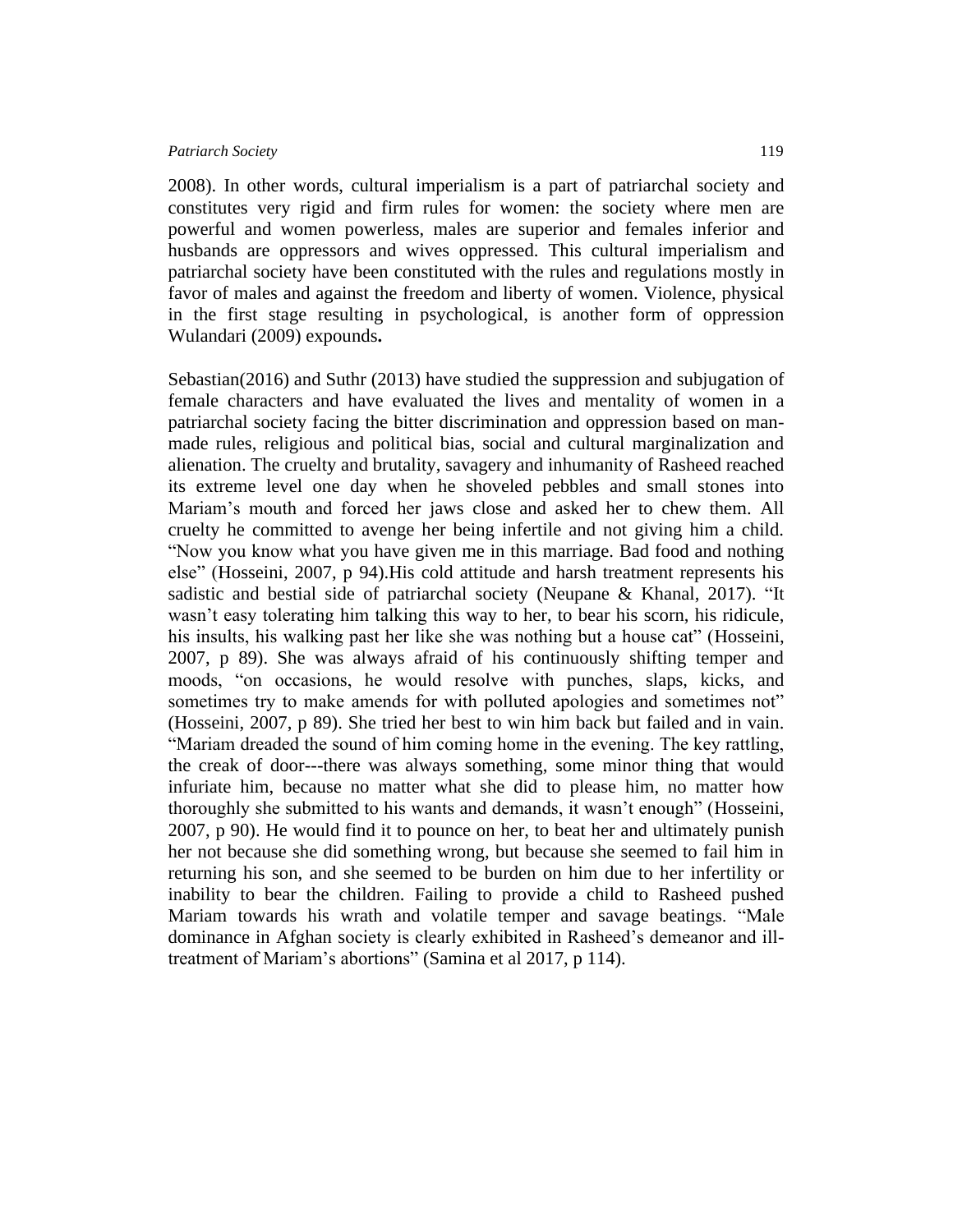# **5.4 Various Conflicts Female Characters Face**

Neupane and Khanal (2017) have come up with the reasons behind Rasheed's aggressive behavior towards women. They categorize Rasheed's physical aggression due to her miscarriages considered deliberate and conscious. Secondly Rasheed became quite aggressive and savage on Mariam and Laila's attempt to escape or leave Afghanistan or his house. Another reason that Neupane and Khanal (2017) postulate that the worsening conditions and scarcity of food and livelihood made him aggressive and abusive towards his wives and little Aziza.

Neupane and Khanal (2017) claim that there is a sort of transformation in Rasheed's aggressive attitude and behavior towards Mariam in first and Laila in second. After the first miscarriage, Rasheed became indifferent and cold in behavior towards Mariam and became volatile or hyper-tempered whenever Mariam interrupted his silence or questioned about anything. This Neupane and Khanal (2017) call an initial stage of aggressive attitude which was mainly due to Rasheed's loss of hope for a male descendent. This, later on, after continuous miscarriages turned towards more savage and volatile aggression. Rasheed started beating and abusing Mariam on negligible faults as in cooking and speaking. Rasheed's savage and brutal uncontrollable behavior or aggressive attitude towards his wives reached its extreme level when they tried to leave or escape from his house, but failed. Neupane and Khanal (2017) have tried to explain the reasons behind the aggressive attitude as justified. However, they have explained the male-chauvinistic attitude of Rasheed deeply rooted in cultural, social, political and conservative or orthodox religious tenets.

Shameem (2014) expresses that the character of Mariam succumbed with the conflicts, both psychological and social or internal and external conflicts. She categorizes external conflicts as Mariam's conflict with her mother Nana, later on with her husband Rasheed and above all Mariam's conflict with the patriarchal society and rules set for women. These factors are explored under the study of factors which trigger them up as Mariam's being entitled as *harami* since her childhood by Nana leaves a repressive influence as her childhood's harsh and rigorous experience influence imperiously her adult life.

The patriarchal social setup and means of oppression, exploitation, violence, extermination, marginalization, and suppression used by male-chauvinistic society fails to break the confidence, resistance, urge to get freedom and determination to face the patriarchal society of female characters in the novel. "They share the same pain and agony and undergo similar stereotypical trails of being women in Afghanistan" (Ann Philip, 2016, p 791). Hosseini has presented a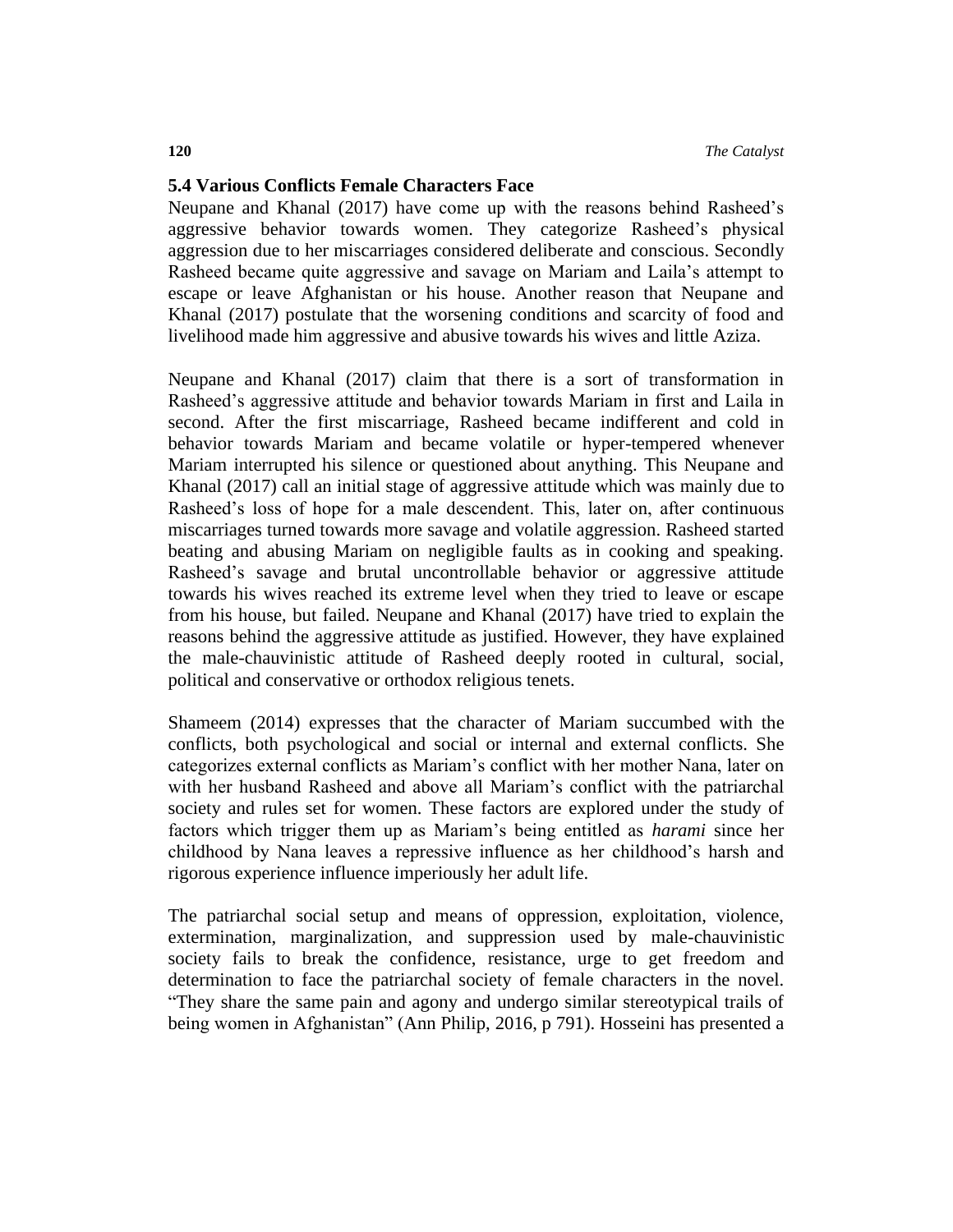clear and vivid picture of a deeply rooted patriarchal society by portraying and representing women in the nation through Mariam and Laila: representing those who were from the educated and secular family and those who were deprived of education, suppressed, and socially discriminated. The fate of both women having distinctively different background goes through commonly shared phases of life.

# **6. Results**

# **6.1 Mariam and Laila: Representing Degradation and Devaluation of Women in Patriarchal Society:**

Mariam wanted to go to school and learn with other girls of same age, but being deprived of all the rights and denied of legitimacy and fatherhood, she was deprived of going to school unlike her half-sisters, Saidah and Naheed. Her desire to go to school was subjugated and undermined with the words from her mother, "There is only one, only one skill a woman like you and me needs in life and they don't teach it in school……. only one skill. And it's *Tahamul*; Endure"(Hossein, 2007, p 18). This explicates that in a patriarchal society woman, considered with derogatory and resentful eyes, is forced to be submissive, blind, deaf and dumb followers and subjugated to men only. Fear of title, fear of men, fear of people, fear of society, fear of bringing shame, disrespect and humiliation to family, is all what a woman is considered to possess and occupy. The patriarchal thinking is not just reflected by men only, sometimes women have been instilled unconsciously and brainwashed to speak for patriarchal rules as women surrounding Mariam in a market did reveal out that, "boy is better, Mariam Jan, they carry the family name" (Hosseini 2007, p 61). In a patriarchal society, girls are mostly considered to be born for working within the boundaries of a house. They are trained to be submissive, meek, obedient, and silent which would make them good wives after marriage. The patriarchal family never considers a girl to be a true heir of family the way a boy is. A girl is brought up to be sent to others' house whereas a boy is brought up to be the lineage carrier and bread winner for family. The desire to have a boy is a deep seated stereotypical belief in the patriarchal society. Patriarchal society never pays any heed towards women as it believes women to be inferior, weaker, and naturally meaningless due to gender or sex causing discrimination and oppression in all the sectors of the society.

#### **6.2 Sisterhood between Mariam and Laila**

The sisterhood built up between Mariam and Laila is one of the best companionship between two subjugated and oppressed women, under the tyrannous dominance and torturous behavior of Rasheed (Sebastian, 2016). Sebastian (2016) and Shameem (2014) study the importance of sisterhood built up between Mariam and Laila in order to accompany each other in such a torturous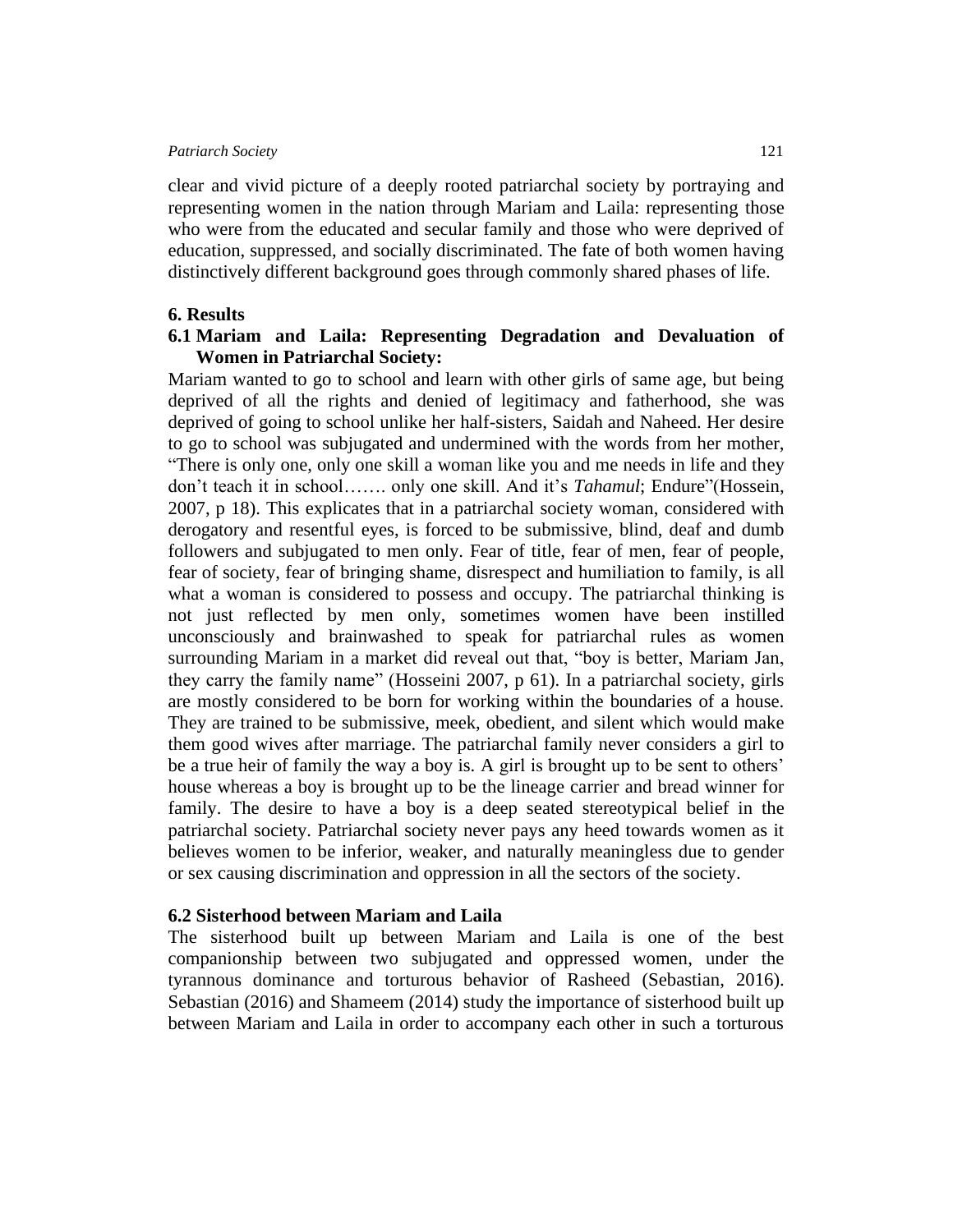and tyrannous conditions of both inside and outside home of Rasheed. That sisterhood was not based on blood relations rather on the pure solidarity and love of femininity, says Shameem (2014). The common tragic journey of life and agony united them strongly. "They used to abuse each other calling each other many names until they realized that they are undergoing the same tragic fate under this abusive man and then they started to realize each other and started to share their strength of endurance to each other" (Sebastian, 2016, p55). This relationship of sisterhood provides immense power to Mariam to have a hope and regain her courage for the sake of Laila and her children (Singh, 2013). The relationship in which they protect each other, share common pain and antagonism, show sympathy and hope for each other in such a patriarchal society where women are considered to be worthless and unpaid servants is known as sisterhood of women. The sisterhood is not based on blood relationship, rather the common destiny and pain cements both women's affinity and affection. "In a male dominant Afghan society, coming together in a group is difficult for women but the understanding of at least these two women is representative of the determined and unyielding effort of women" (Samina et al,2017, p 117). This was their sincere sisterhood that empowered Mariam finally to decide for herself and sacrifice for Laila and her children. In other words, the persistent and continuous repression of harsh, painful, turbulent and troublesome or unbearable violation, aggression and beatings of Rasheed were turned to make Mariam rebel against patriarchal holdings and values of society. "Mariam represents those women who endeavor hard to be conventional and abide by the roles that are specified by the society and their culture, but are unfortunately compelled to take the affairs into their own hands" (Samina et al,2017, p 117). Mariam's step of killing her husband was to protect Laila and her children is a great ray of hope for all those suppressed, deprived, subjugated, and undermined women in a patriarchal setup. "When she succumbs to the death, she is actually living her life in its fullest at the hearts of Laila and her children" (Sebastian, 2016, p 58-59). Laila found a motherly figure in Mariam. **Whereas, Mariam found her lost children in Laila and her children**. The sisterhood is the strongest bond to resist the brutality and cruelty of patriarchal oppression and gender discrimination.

#### **7. Conclusion**

Hosseni's depiction of afghan society is fascinating and a marvelous way of narration and portrayal of characters that compel readers to feel the pain of Mariam, Laila, Aziza, Tariq, and in particular the sufferings they and the entire nation went through as victimized, oppressed, and suppressed. The nation, in general and Laila's life in particular move towards the improvement, rebuilding what was lost and ruined, reproducing both happiness out of rubbles and making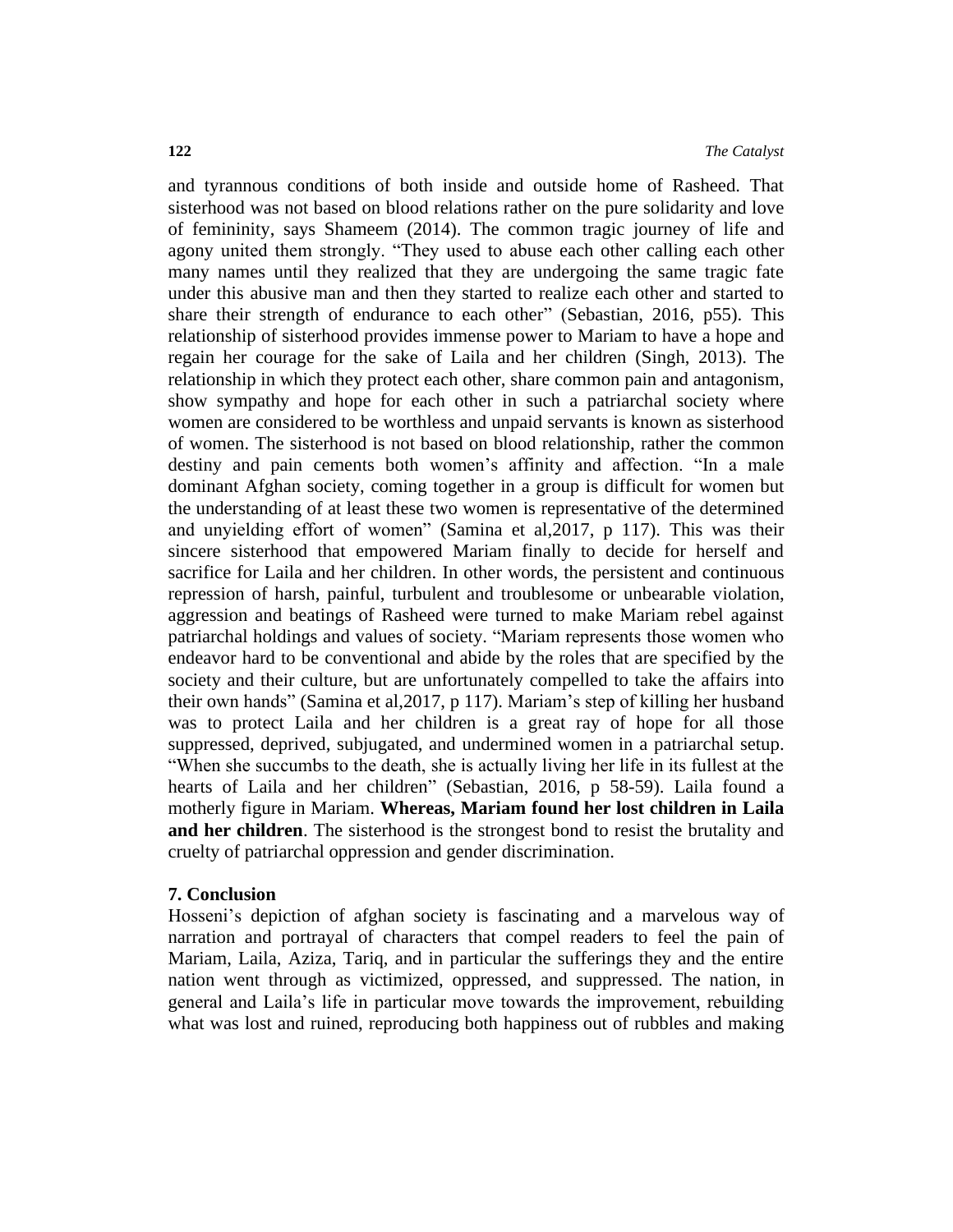themselves able to contribute in reconstruction of entire land or country. This is what makes this story to be one of the most fascinating and lovely. The author has depicted the lives of Afghan nation and Laila as analogous to each other. The end of both Afghan as a land or nation and Laila resembles with each other that is rebuilding up every road towards hope and happiness, reconstructing the past glory of music and cinema, reorganizing the social and political values, reopening the institutes where girls and women can study and work, and contributing in history and nations simultaneously.

Each miserable character in the novel goes through a sort of process of transformation or development. It would not be wrong to say that each miserable character has a transformation from merely an inexperienced to experience one or a development that characters have moved on towards maturity by facing the hardships, troubles, pain and grief or loss of hope and faith. The relation between Mariam and Laila namely their sisterhood strengthened Mariam to sacrifice for Laila and Laila turned to be a great hope for the reconstruction of nation. The misconception that women are weaker creatures and are unable to contribute into the society has been refuted through the female characters' struggle and resistance. In the end, the female characters' endeavor to achieve meaning inculcates the falsehood and baselessness of all those patriarchal norms in Afghanistan. The relationship of sisterhood embodies the strength, power, confidence, and self-esteem in women in a patriarchal society. In the end, the female characters stood bold, brave and daring to challenge the patriarchal norms and values by airing the importance of being women not as weaker, innate fragile, meaningless, and ever-obedient, but a strong, willful, meaningful and determined section of society.

# **References**

- "Afghanistan: The1stmostDangerousCountryforWomen." The Nation, 16 June, 2013, [online web] Accessed on 24 September, 2018. URL: [http://www.nation.com.pk/Afgahanistan-news-2011/Afghanistan-1st](http://www.nation.com.pk/Afgahanistan-news-2011/Afghanistan-1st-most-dangerous-country-for-women)[most-dangerous-country-for-women.](http://www.nation.com.pk/Afgahanistan-news-2011/Afghanistan-1st-most-dangerous-country-for-women)
- "Factbox: Which are the world's 10 most dangerous countries for women?" Thomson Reuters Foundation. 26 June, 2018. [online web] accessed on 22 December, 2018. URL: [https://www.reuters.com/article/us-women](https://www.reuters.com/article/us-women-dangerous-poll-factbox/factbox-which-are-the-worlds-10-most-dangerous-countries-for-women-idUSKBN1JM01Z.html)[dangerous-poll-factbox/factbox-which-are-the-worlds-10-most-dangerous](https://www.reuters.com/article/us-women-dangerous-poll-factbox/factbox-which-are-the-worlds-10-most-dangerous-countries-for-women-idUSKBN1JM01Z.html)[countries-for-women-idUSKBN1JM01Z.html](https://www.reuters.com/article/us-women-dangerous-poll-factbox/factbox-which-are-the-worlds-10-most-dangerous-countries-for-women-idUSKBN1JM01Z.html)

Althusser, L. (2008), On Ideology, trans. Ben Brewster.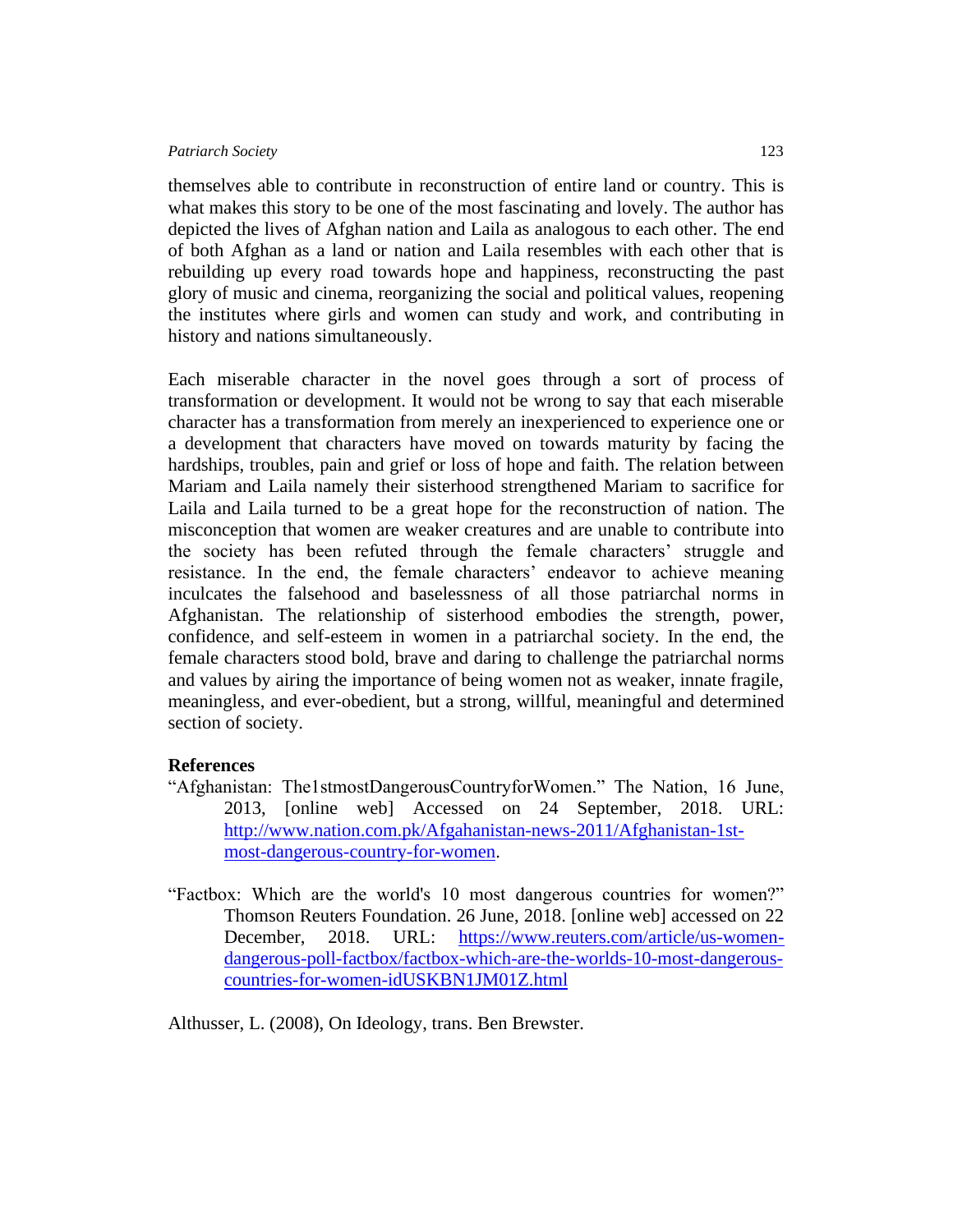- Alexander, A. C., & Welzel, C. (2011), How robust is Muslim support for patriarchal values? A cross-national multi-level study.
- Philip, B. A. (2016), Endless endurance: A feminist study of Khaled Hossieni's novel A Thousand Splendid Suns. *International Journal of Applied Research*, 2(5), 791-801.
- Akhtar, S., Rauf, M., Ikram, S., & Raees, G. (2017), A Legitimate End to Illegitimate Beginning: A Critical Analysis of Mariam's Character in A Thousand Splendid Suns. English Language and Literature Studies, 7(1), 113-9.
- Balatchandirane, G. (2007), Gender Discrimination in Education and Economic Development: A Study of Asia. External Trade Organization, Japan.
- Bressler, C. E. (1999), Literary Criticism: An Introduction to Theory and Practice. New Jersey: Prentice-Hall.
- Burki, S. J. (2017), Treatment of women in Pakistan. [accessed 25 September, 2018) available from The Express Tribune, Pakistan[:https://tribune.com.pk/story/1515421/treatment-women-pakistan/](https://tribune.com.pk/story/1515421/treatment-women-pakistan/)
- Cortright, D., & Persinger, S. S. (2010), Afghan Women Speak: Enhancing Security and Human Rights in Afghanistan. University of Notre Dame.
- Dagamseh, A. M. & Golubeva, O. (2017), "Khaled Hosseini's A Thousand Splendid Suns as a Child-Rescue and Neo-Orientalist Narrative" *CLCWeb: Comparative Literature and Culture*. 19.4: <https://doi.org/10.7771/1481-4374.3057.html>
- Eagleton, T. (2008). Literary Theory: An Introduction. Minnesota: University of Minnesota Press.
- Fotheringham, [C. \(](https://www.msf.org.uk/article/afghanistan-one-most-dangerous-places-earth-have-baby)08 MAR 17). Afghanistan: One of the most dangerous places on earth to have a baby :*Australian Obstetrician/Gynecologist [Afghanistan](https://www.msf.org.uk/country/afghanistan) (online web)*accessed on 20 December, 2018.URL[:https://www.msf.org.uk/article/afghanistan-one-most](https://www.msf.org.uk/article/afghanistan-one-most-dangerous-places-earth-have-baby.html)[dangerous-places-earth-have-baby.html](https://www.msf.org.uk/article/afghanistan-one-most-dangerous-places-earth-have-baby.html)

Hosseini, K. (2007), A Thousand Splendid Suns. New York: ATSS Publication.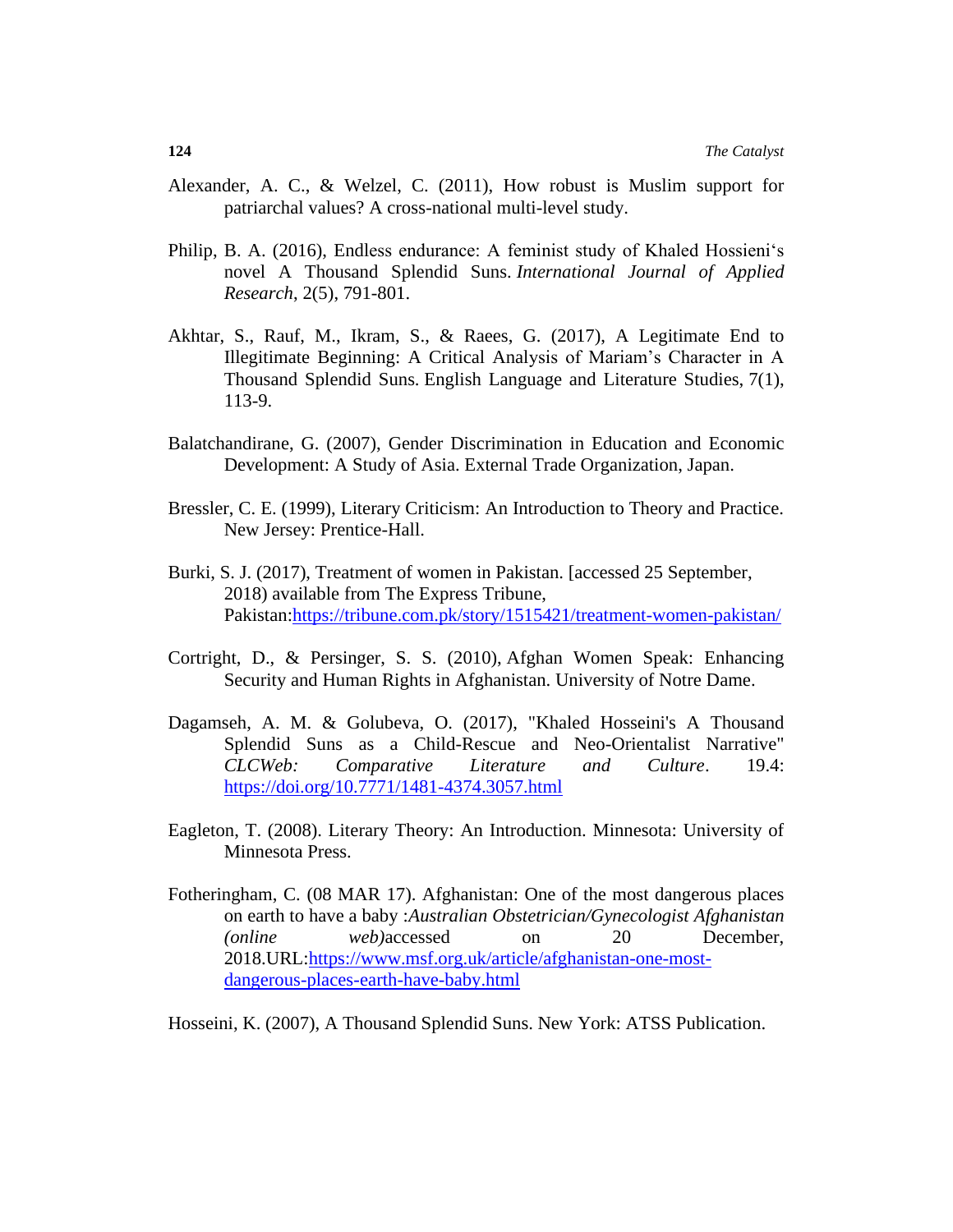- Hooks, B. (2000), Feminism is for everybody: *Passionate politics*. Pluto Press.
- Joyia , M, I, & Gull, A. (2015), Courageous Women: A Study of Resilience of Women in Khaled Hosseini's Novel A Thousand Splendid Suns. *International Journal of Humanities and Cultural Studies,* 2, 2.
- Kazemiyan, A. (2012), A Thousand Splendid Suns; Rhetorical Vision of Afghan Women (Doctoral dissertation, Université d'Ottawa/University of Ottawa).
- Kusnadi, N. H. (2008), An analysis of the main character Khaled Hosseini's A Thousand Splendid Suns through feminism approach.
- Moghadam, V. M. (1993), Patriarchy and the Politics of gender in modernizing societies: Iran, Pakistan and Afghanistan. *Comparative Studies of South Asia, Africa and the Middle East*, 13(1\_and\_2), 122-133.
- Moharil, M. (2017), New Saga of Gender Friendliness (Hosseini's A Thousand Splendid Suns). *International Research Journal of Multidisciplinary Studies*, 3(7).
- Neupane, D., & Khanal, R. (2017), Reasons behind Spousal Aggression in A Thousand Splendid Suns by Khaled Hosseini. *Journal of Advanced Academic Research*, 4(1), 117-124.
- Pepelar, P. (2008), What is Freedom?: Perceptions of Freedom of Women in Two Novels from Afghanistan; A Thousand Splendid Suns and Behind the Burqa.
- Pertiwi, D. R., & M Thoyibi, M. S. (2016), Ethnicity In Khaled Hosseini's Novels (The Kite Runner, A Thousand Splendid Suns, Andand The Mountain Echoed): A Sociological Approach (Doctoral dissertation, Universitas Muhammadiyah Surakarta).
- Silima, N. (2013), Subjugation: A Study of the Woman Characters in Khalid Hosseini's and Arundhati Roy's Novels. *International Journal of English and Literature*, 4(10), 456-461.
- Shameem, B. (2014), Living on the Edge: Women in Khaled Hosseini's A Thousand Splendid Suns. *Research Journal of English Language and Literature*, 2(4), 62-66.